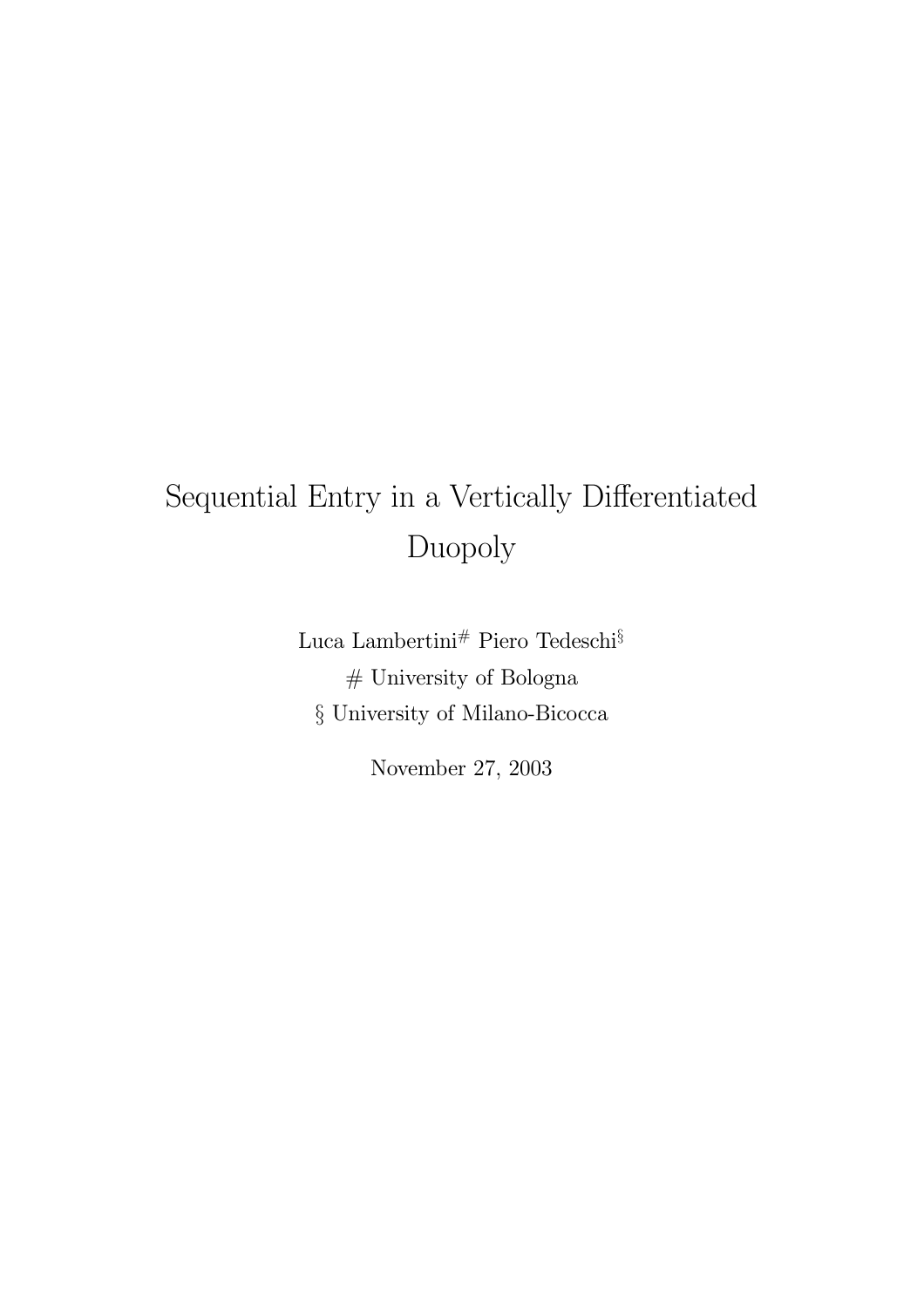### Abstract

We analyse a model of vertical differentiation focusing on the trade-off between entering early and exploiting monopoly power with a low quality, versus waiting and enjoying a dominant market position with a superior product. We show that there exists a unique equilibrium where the leader enters with a lower quality than the follower, for low discount factors, for high costs of quality and for low consumers' willingness to pay for quality.

J.E.L. Classification: L13, O31

Keywords: vertical differentiation, product innovation, monopoly rent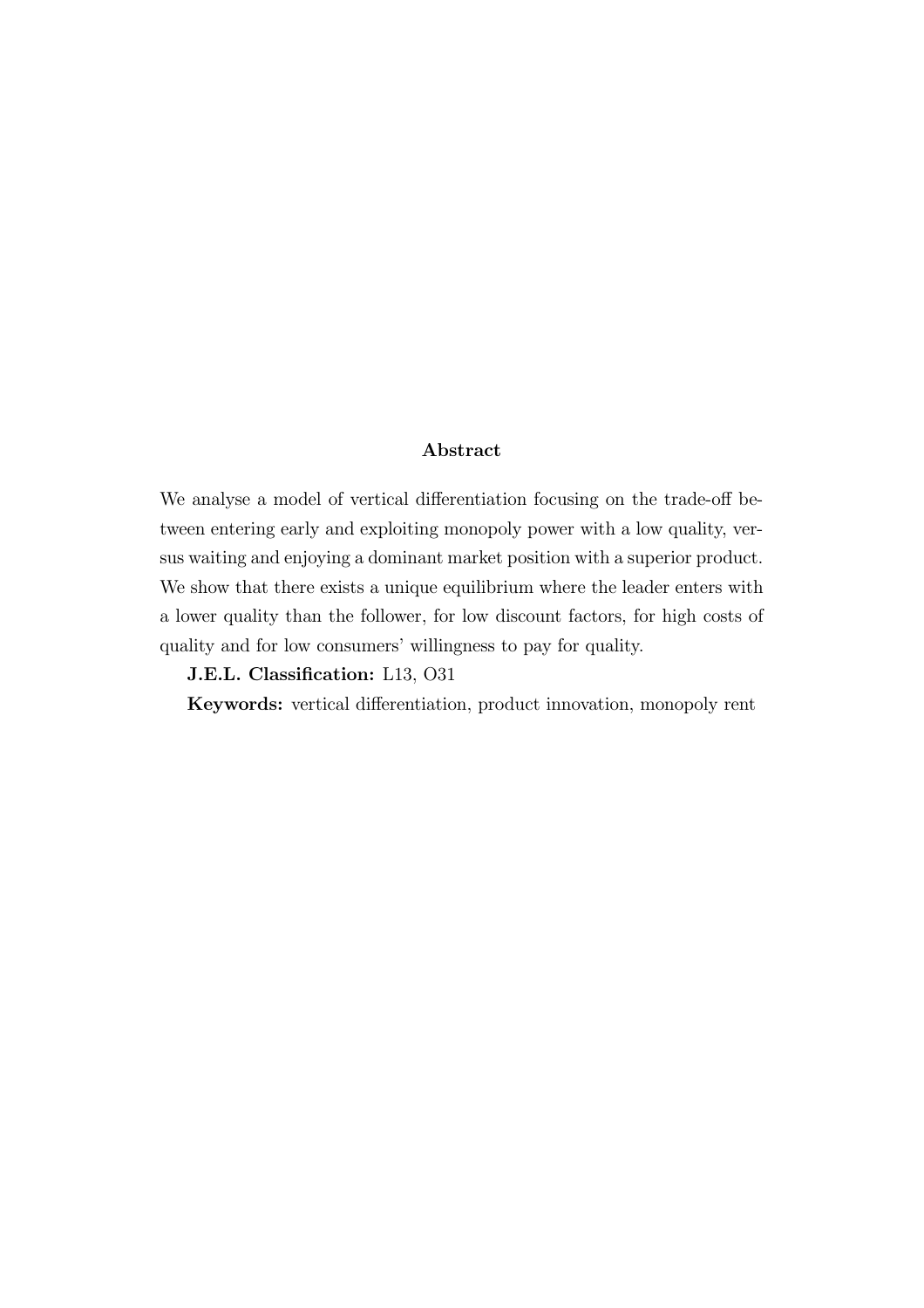# 1 Introduction

An apparently well established result in the theory of vertically differentiated oligopoly states that earlier entrants supply goods of higher quality than later entrants, in that the high-quality products earn higher profits than low-quality alternatives (see, inter alia, Gabszewicz and Thisse, 1979, 1980; Shaked and Sutton, 1982, 1983; Donnenfeld and Weber, 1992, 1995). A general proof of this result for every convex fixed-cost function of quality improvement is provided by Lehmann-Grube  $(1997).<sup>1</sup>$ 

Two basic assumptions are at the basis of this result. The first is that consumers' marginal willingness to pay for quality is uniformly distributed over a given support. Since the density of consumers (i.e., demand) is the same at any income level, the top-quality market niche is the most profitable. Therefore, in a static game, firms obviously prefer to enter with a product characterised by the highest possible quality.

The second assumption concerns the time horizon considered in the above mentioned literature. Entry in a vertically differentiated market is usually analyzed within a single-period extensive form game. However, if one models the entry problem in an explicit dynamic setup, an obvious trade-off immediately appears, even maintaining the previous assumption. In order to enter with an high quality product, the firm has to wait for the R&D activity to take place and consequently it looses monopoly profits. However, postponing entry, the firm is able to produce a higher quality good, obtaining thus higher profits. A static model does not allow to assess the possibility that there exists such a trade-off between early innovation and the attainment of a dominant position in the market.

Although it is generally asserted that quality may result from firms' R&D

<sup>&</sup>lt;sup>1</sup>Aoki and Prusa (1997) adopt a specific case of the cost function analysed by Lehmann-Grube (1997), to investigate the consequences on profits, consumer surplus and social welfare of the timing of investment in product quality in a vertically differentiated duopoly where the market stage is played in the price space. To this regard, see also Lambertini (1999).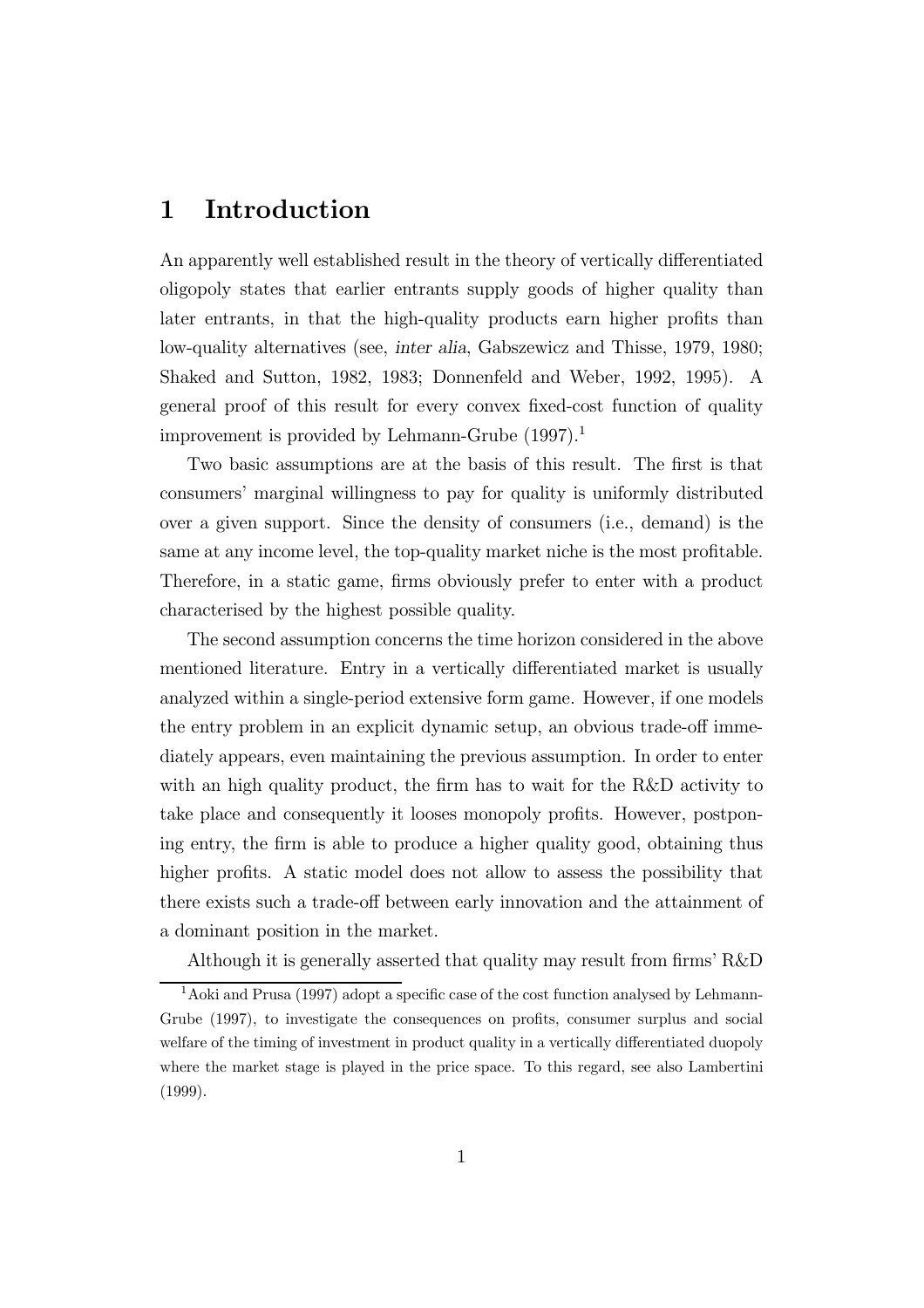efforts, this aspect of vertical product differentiation has received a relatively scanty attention, the development phase being summarised by a cost function which does not account for the time elapsed before the good is produced and then marketed. To our knowledge, relevant contributions dealing explicitly with the R&D activity are Beath *et al.* (1987); Motta (1992); Rosenkranz (1995, 1997) and Dutta et al. (1995). These papers investigate the incentive towards R&D cooperation (Motta, 1992; Rosenkranz, 1995) and the relationship between R&D and the persistence of quality leadership (Beath et al., 1987; Rosenkranz, 1997). Dutta et al. (1995) analyse strategic timing in the adoption of a new technology leading to product differentiation and quality improvements. All of these papers maintain that being the quality leader (i.e., supplying the highest quality in the market) entails higher profits than the rivals.

We present a simple model of vertical differentiation focusing upon the trade-off between entering early and exploiting monopoly power with a low quality, versus waiting and enjoying a dominant market position with a superior product. We retain the assumption of a uniform income distribution, that would make it profitable to produce a high quality good in a static game, but relax the assumption of a static extensive form game. Namely, in our model there exists a unique equilibrium where the leader enters with a lower quality than the follower, for a large set of parameter values.<sup>2</sup>

This highlights that an unfavourable position in duopoly (or oligopoly), due to a lower quality than the rivals', may well be more than balanced by the monopoly rent enjoyed ad interim with lower development costs. Therefore, it appears that the established wisdom stating that early entry goes along with high quality (and profits) is not robust to a fully fledged investigation of the role of calendar time in shaping endogenously firms' incentives.

The remainder of the paper is structured as follows. The basic model

 $2$ From a different setting, Dutta et al. (1995) also derive an equilibrium where the first entrant produces a lower quality than the second entrant. However, in their model the later entrant makes more profits. As it will become clear in the remainder, this conclusion rests upon the shape of the cost function.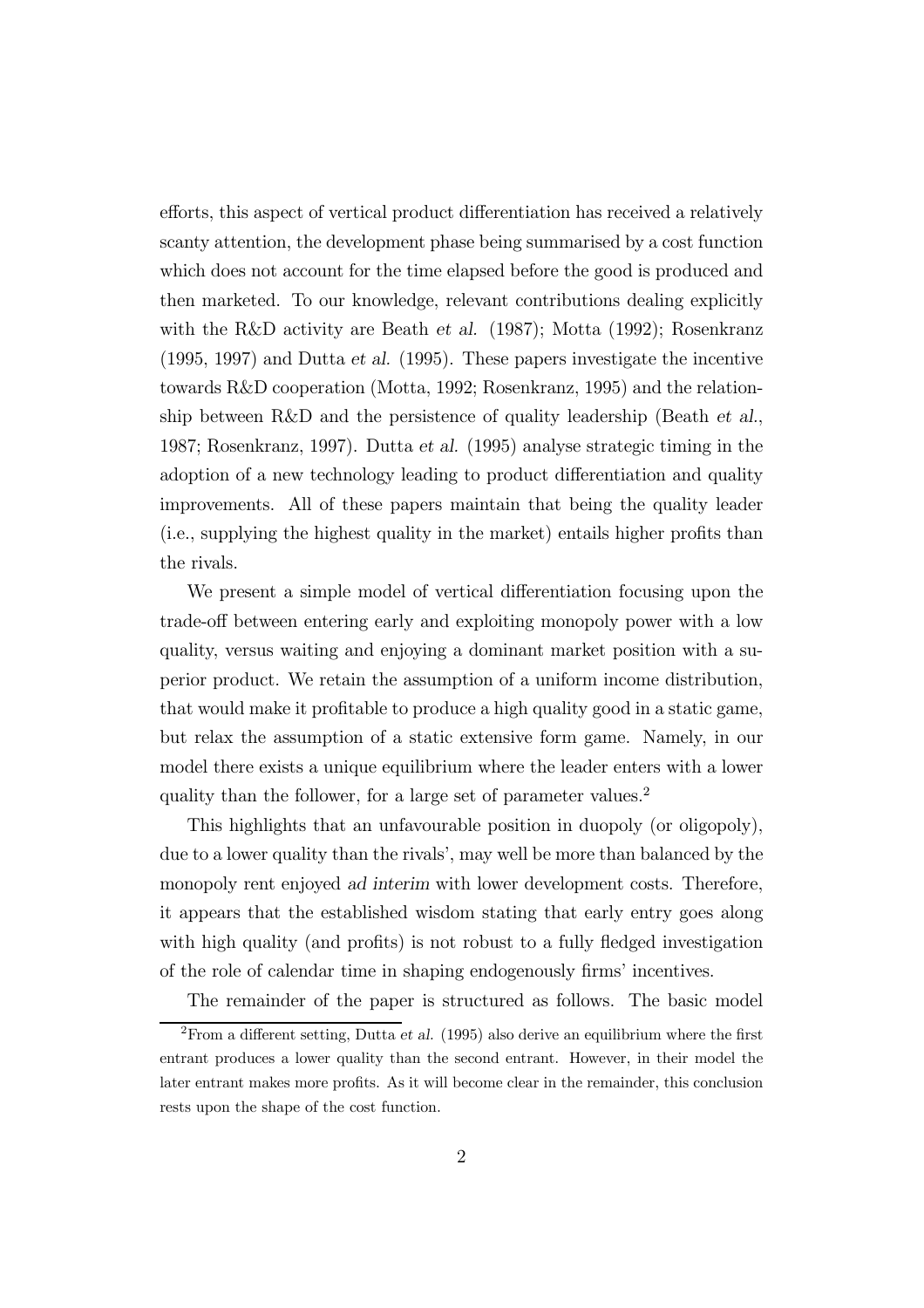of vertical differentiation is laid out in section 2. Section 3 describes the solution of all admissible subgames. The subgame perfect equilibrium of the whole game is derived in section 4. Finally, section 6 provides concluding remarks.

## 2 The Model

Consider a market for vertically differentiated products. Let this market exist over time t, with  $t \in [0,\infty)$ . Two single-product firms, labelled 1 and 2, produce goods of different qualities,  $q_1$  and  $q_2 \in [0, \infty)$ , through the same technology. Without loss of generality we can assume that firms production costs are nought, while development costs are

$$
C_i(q_i) = c \int_{\underline{q}}^{\underline{q}+q_i} e^{-rt} dt \tag{1}
$$

with  $i = 1, 2$  and  $q \ge 0$ . Development costs  $C_i(q_i)$  are evaluated at the beginning of the period of investment, therefore in 0 for firm 1 and in  $t_1$  for firm 2. As usual, these costs can be interpreted as fixed cost due to the R&D effort needed to produce a certain quality. We characterize the technology represented by the above cost function as follows:

**Assumption 1** The R&D costs are constant over time and equal to c. If firm i searches for a period of length  $t_i$ , then it can produce a good at most of quality  $t_i$  and any other lower quality. Once entered into the market the firm cannot invest anymore in  $R\&D$ .

The above amounts to assuming that any change in the quality level implies adjustment costs if and only if the change takes the form of a quality increase. Conversely, once firm  $i$  has borne the cost of developing a given quality, she may decide to decrease the quality of her product costlessly. For the sake of simplicity we assume that quality is strictly correlated with the time of entry. More precisely, if firm 1 enters at time  $t_1$ , its maximum feasible quality is  $t_1 = q_1$ . Firm 2's cost of imitation, however, are exactly equal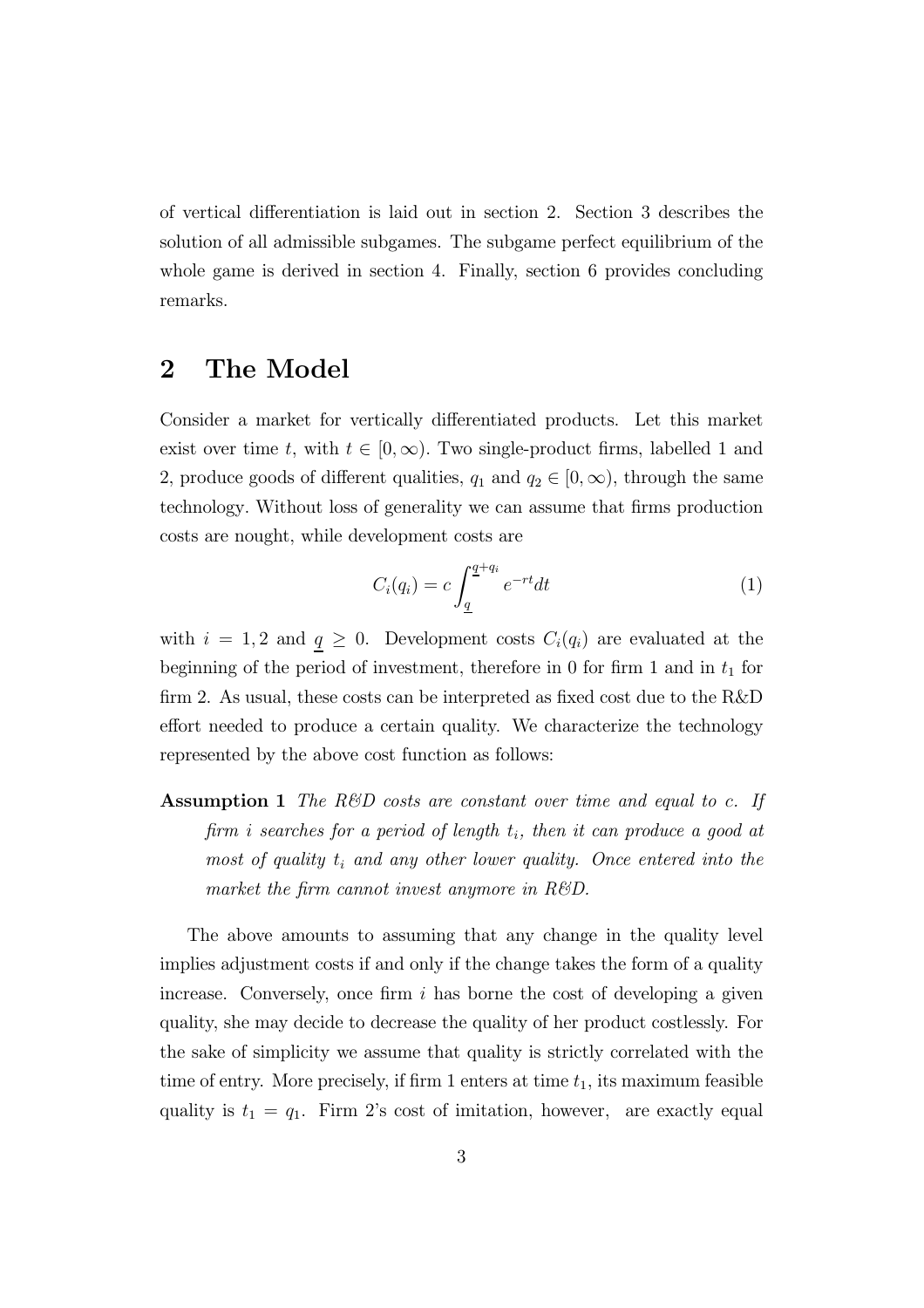to the costs of innovation.<sup>3</sup> Therefore, firm 2's time of entry satisfies the equality  $t_2 = q_1 + q_2$ . In the remainder, we shall label the first entrant as the leader. Firm 2 enters at date  $t_2 \in [t_1,\infty)$ , and we shall refer to her as the follower.

Assumption 2 Products are offered on a market where consumers have unit demands, and buy if and only if the net surplus derived from consumption  $v_{\theta}(q_k, p_i(q_k)) = \theta q_k - p_i(q_k) \geq 0$ , where  $p_i(q_k)$  is the unit price charged by firm i on a good of quality  $q_k$ , purchased by a generic consumer whose marginal willingness to pay is  $\theta \in [\theta, \bar{\theta}],$  with  $\theta = \bar{\theta} - 1$ . We assume that  $\theta$  is uniformly distributed with density one over such interval, so that the total mass of consumer is one. Throughout the following analysis, we assume partial market coverage.

The above assumption is rather common in vertically differentiated product models. More relevant are the assumptions relative to the timing of the game.

Assumption 3 Firm 1 chooses when to enter the market with the new product and simultaneously chooses the quality and the price to be offered. Then firm 2 decides whether to imitate firm 1 and when to enter the market. Once firm 2 has entered, the two firms choose simultaneously the quality levels, which become common knowledge. Finally both firms choose simultaneously the price levels.

This timing can be justified as follows. Suppose that firm 1 has invented a new product, but it has to decide the quality level of that product before entry. Since nobody knows the existence of this new product, only firm 1 can enter first. Thereafter, other firms can imitate firm 1. Suppose only firm 2 has the necessary technology. However, firm 2 has to sustain the R&D

<sup>&</sup>lt;sup>3</sup>The case for very high imitation costs is supported by empirical findings (see Mansfield et al., 1981; and Levin et al., 1987).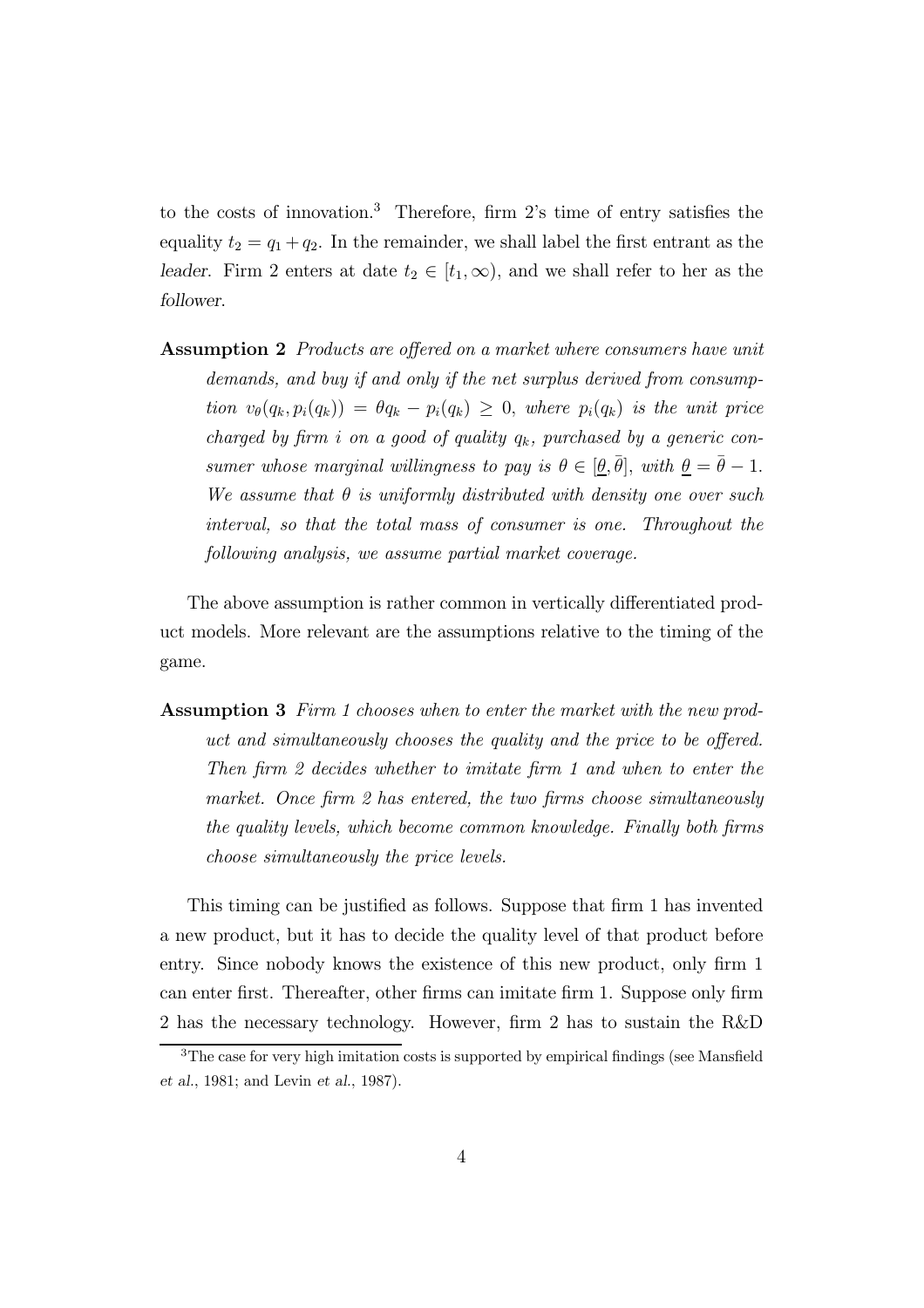costs before being able to enter and this takes time and precisely the period between  $t_1$  and  $t_2$ <sup>4</sup>

## 3 Solution of the Game

As usual we will solve the game backwards. However, it is useful before solving the model to introduce two definitions, concerning firms' behavior. In the remainder, we shall refer to the first entrant (firm 1) as the leader, and to the second entrant (firm 2) as the follower. We are going to examine two alternative perspectives:

- **A.** The follower enters at  $t_2$  with a product whose quality is lower than the leader's. We label this case as high-quality leadership.
- **B.** The follower enters at  $t_2$  with a product whose quality is higher than the leader's. We label this case as low-quality leadership.

### 3.1 The Price Game

In both cases, over  $t \in [t_2, \infty)$ , firms compete in prices. We borrow from Aoki and Prusa (1997) and Lehmann-Grube (1997) the assumption that downstream Bertrand competition is simultaneous. Market demands for the high- and low-quality good are, respectively:

$$
x_H = \bar{\theta} - \frac{p_H - p_L}{q_H - q_L}
$$
 and  $x_L = \frac{p_H - p_L}{q_H - q_L} - \frac{p_L}{q_L}$  (2)

Duopoly revenue functions are  $R_H = p_H x_H$  and  $R_L = p_L x_L$ . Solving for the equilibrium prices, we obtain:

$$
p_H = 2\bar{\theta}q_H \frac{q_H - q_L}{4q_H - q_L} \; ; \; p_L = \bar{\theta}q_L \frac{q_H - q_L}{4q_H - q_L} \tag{3}
$$

<sup>&</sup>lt;sup>4</sup>To solve the game we adopt subgame perfection, and we look for simultaneous Nash equilibria in each stage. Considering the Stackelberg solution would make calculations more cumbersome without affecting significantly the main results.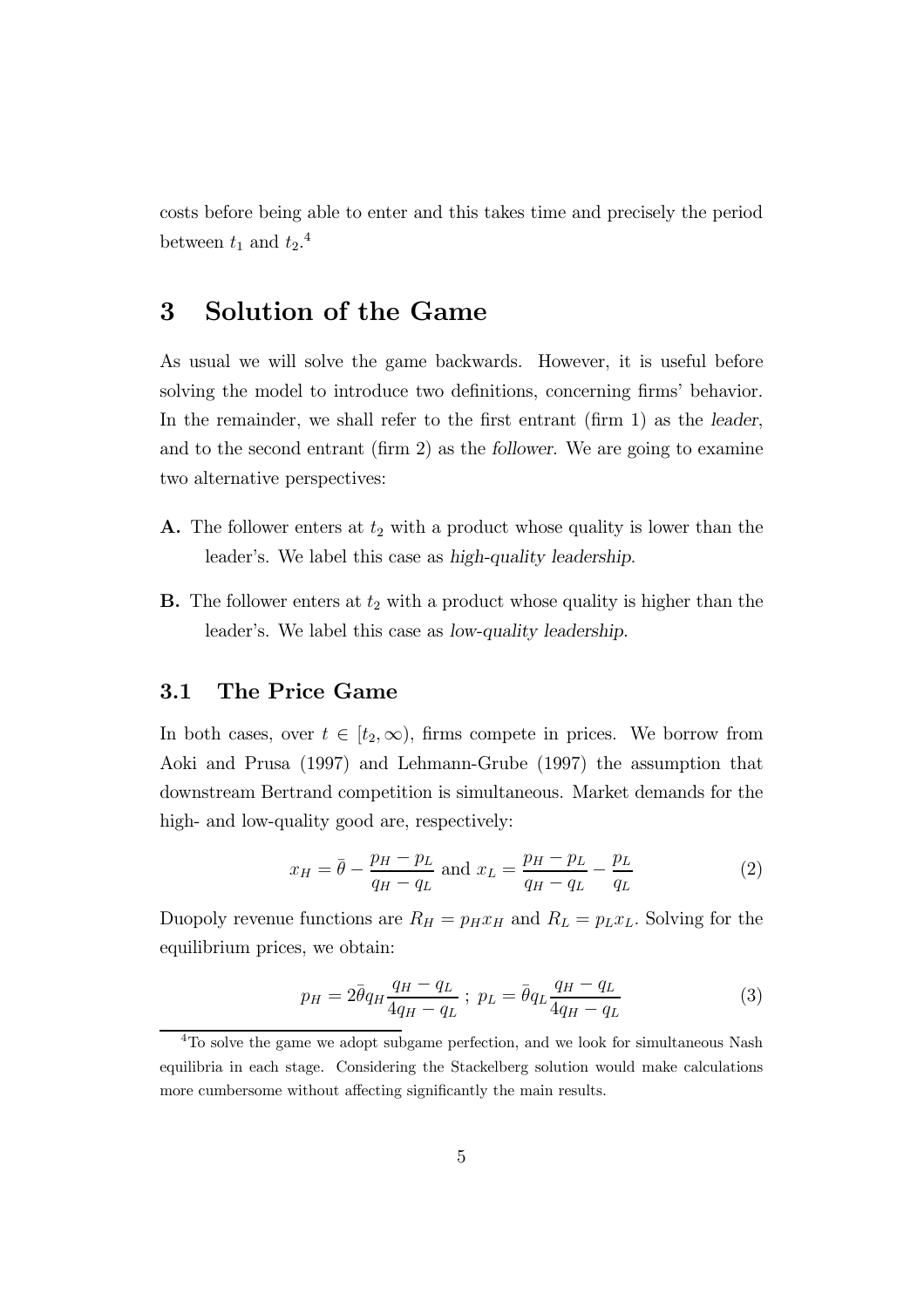which allow to rewrite the revenue function of firms in terms of qualities only, as follows:<sup>5</sup>

$$
R_H = \frac{4\bar{\theta}^2 q_H^2 (q_H - q_L)}{(4q_H - q_L)^2} \tag{4}
$$

$$
R_L = \frac{\bar{\theta}^2 q_H q_L (q_H - q_L)}{(4q_H - q_L)^2} \tag{5}
$$

On the basis of expressions (4-5), previous literature, dealing with singleperiod models, establishes that the first entrant would choose to supply the high-quality good, given that  $R_H > R_L$ . In the remainder, we label the leader's quality as  $q_1$  and the follower's quality as either  $q_H$  or  $q_L$ , with the understanding that  $q_H \ge q_1$  and  $q_1 \ge q_L$ .

## 3.2 The Follower's Quality Choice

We determine the conditions which induce the follower to enter either with a lower or with a higher quality than the leader. We will define the two situations entry from below and entry form above, and will be analyzed in a sequel.

#### 3.2.1 Entry from below

The follower's profits when entering from below are:

$$
\Pi_{2L} = \int_{q_1+q_L}^{\infty} R_L e^{-rt} dt - c \int_{q_1}^{q_1+q_L} e^{-rt} dt =
$$

$$
R_L \frac{e^{-(q_1+q_L)r}}{r} - \frac{c}{r} \left( e^{-q_1r} - e^{-(q_1+q_L)r} \right)
$$

which using  $(5)$  can be rewritten as:

$$
R_{2L}(q_L, q_1) = \frac{\bar{\theta}^2 q_1 q_L (q_1 - q_L)}{(4q_1 - q_L)^2} \frac{e^{-(q_1 + q_L)r}}{r} - \frac{c}{r} \left( e^{-q_1 r} - e^{-(q_1 + q_L)r} \right) = \frac{\bar{\theta}^2}{r} e^{-r q_1} \left( \frac{q_1 q_L (q_1 - q_L)}{(4q_1 - q_L)^2} e^{-r q_L} + \frac{c}{\bar{\theta}^2} e^{-r q_L} - \frac{c}{\bar{\theta}^2} \right)
$$

<sup>&</sup>lt;sup>5</sup>The proof is omitted here, as it is provided by several authors (Gabszewicz and Thisse, 1979; Choi and Shin, 1992; Motta, 1993; Aoki and Prusa, 1997; Lehmann-Grube, 1997).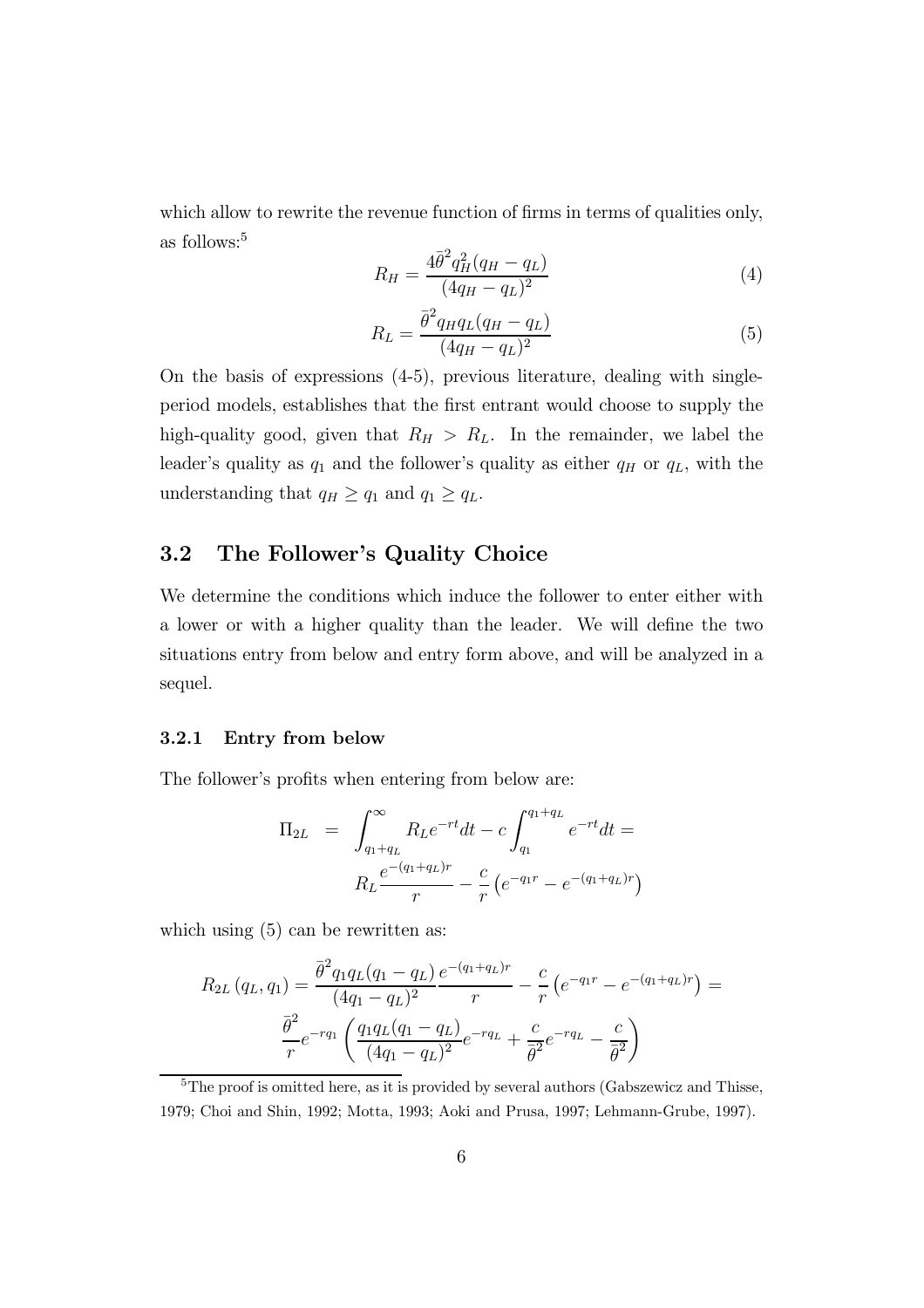and setting  $\gamma \equiv \frac{c}{\bar{\theta}^2}$ ,  $\gamma \tilde{q}_L \equiv q_L$  and  $\gamma \tilde{q}_1 \equiv q_1$ , and substituting, we obtain:

$$
\frac{r}{c}R_{2L}\left(\gamma\tilde{q}_L,\gamma\tilde{q}_1\right) = \left(\left(\frac{\tilde{q}_1\tilde{q}_L(\tilde{q}_1 - \tilde{q}_L)}{(4\tilde{q}_1 - \tilde{q}_L)^2} + 1\right)e^{-\delta\tilde{q}_L} - 1\right)e^{-\delta\tilde{q}_1} \tag{6}
$$

where  $\delta \equiv \gamma r \equiv r c/\bar{\theta}^2$ . Differentiating (6) for  $\tilde{q}_L$  we obtain the first order condition:

$$
-e^{-\delta(\tilde{q}_1 + \tilde{q}_L)}.
$$
  

$$
\frac{(7\tilde{q}_L - 4\tilde{q}_1)(\tilde{q}_1)^2 + \delta\tilde{q}_1\tilde{q}_L(\tilde{q}_1 - \tilde{q}_L)(4\tilde{q}_1 - \tilde{q}_L) + \delta(4\tilde{q}_1 - \tilde{q}_L)^3}{(4\tilde{q}_1 - \tilde{q}_L)^3} = 0
$$

If we set  $\tilde{q}_L = x\tilde{q}_1$ , the numerator becomes:

$$
\tilde{q}_1^3 (7x - 4 + \delta \tilde{q}_1 x (1 - x) (4 - x) + \delta (4 - x)^3) = 0
$$

hence:

$$
\tilde{q}_1 = \frac{4 - 7x - \delta (4 - x)^3}{\delta x (1 - x) (4 - x)}
$$
\n(7)

and:

$$
\tilde{q}_L = x\tilde{q}_1 = \frac{4 - 7x - \delta (4 - x)^3}{\delta (1 - x) (4 - x)}
$$

Remark 1 The follower entering with the low quality chooses the following quality level:

$$
\arg\max R_{2L} \left( \gamma \tilde{q}_L, \gamma \tilde{q}_1 \right) = \frac{4 - 7x - \delta (4 - x)^3}{\delta (1 - x) (4 - x)} \equiv \tilde{q}_L^*
$$

where  $x \equiv q_L/q_1$  and  $\delta \equiv cr/\bar{\theta}^2$ .

Notice that in order to have  $\tilde{q}_L \geq 0$  we must impose

$$
\delta \le \frac{4 - 7x}{\left(4 - x\right)^3} \tag{8}
$$

which in turn implies:

$$
0 \le x \le \frac{4}{7} \approx 0.57143,\tag{9}
$$

and correspondigly:

$$
0 \le \delta \le \frac{1}{16} = 0.0625. \tag{10}
$$

Moreover:

$$
\frac{\partial \tilde{q}_{L}}{\partial x} = \frac{-8 - x - 7x(1 - x) - \delta (x + 2)(4 - x)^{3}}{\delta (1 - x)^{2} (4 - x)^{2}} < 0
$$

hence  $\tilde{q}_L$  is a monotonically decreasing function in the relevant range.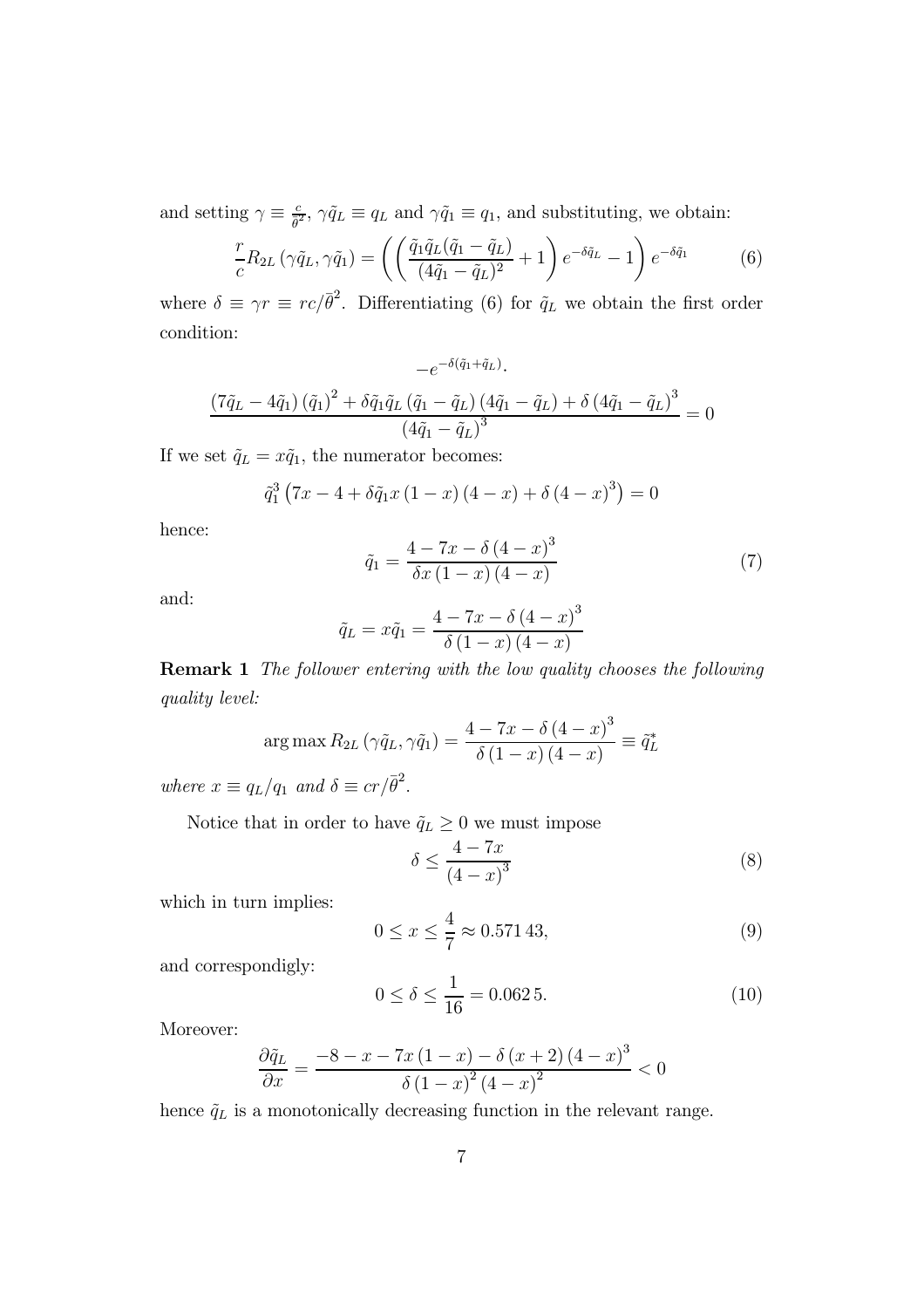### 3.2.2 Entry from above

Follower's profits if it enters with the high quality good are:

$$
\Pi_{2H} = R_H \int_{q_1 + q_H}^{\infty} e^{-rt} dt - c \int_{q_1}^{q_1 + q_H} e^{-rt} dt
$$

$$
R_H \frac{e^{-t_{2r}}}{r} - \frac{c}{r} \left( e^{-q_1 r} - e^{-(q_1 + q_H)r} \right)
$$

which using (4) can be re-written as follows

$$
R_{2H}(q_H, q_1) = \frac{4\bar{\theta}^2 q_H^2 (q_H - q_1)}{(4q_H - q_1)^2} \frac{e^{-(q_1 + q_H)r}}{r} - \frac{c}{r} \left( e^{-q_1 r} - e^{-(q_1 + q_H)r} \right) = \frac{\bar{\theta}^2}{r} \left( \frac{4q_H^2 (q_H - q_1)}{(4q_H - q_1)^2} e^{-r q_H} + \frac{c}{\bar{\theta}^2} e^{-r q_H} - \frac{c}{\bar{\theta}^2} \right) e^{-r q_1}.
$$

Then, setting  $\gamma \equiv c/\bar{\theta}^2$ ,  $\gamma \tilde{q}_L \equiv q_L$  and  $\gamma \tilde{q}_1 \equiv q_1$  we obtain:

$$
\frac{r}{c}R_{2H}\left(\gamma\tilde{q}_H,\gamma\tilde{q}_1\right) = \left(\left(\frac{4\tilde{q}_H^2(\tilde{q}_H - \tilde{q}_1)}{(4\tilde{q}_H - \tilde{q}_1)^2} + 1\right)e^{-\delta\tilde{q}_H} - 1\right)e^{-\delta\tilde{q}_1} \tag{11}
$$

where  $\delta \equiv \gamma r \equiv r c/\bar{\theta}^2$ . Differentiating (11) for  $\tilde{q}_H$  we obtain the first order condition:

$$
-e^{-\delta(\tilde{q}_1+\tilde{q}_H)}.
$$

$$
\frac{\left((4\tilde{q}_H-\tilde{q}_1)^3+4\tilde{q}_H^2(\tilde{q}_H-\tilde{q}_1)(4\tilde{q}_H-\tilde{q}_1)\right)\delta-4\tilde{q}_H(4\tilde{q}_H^2-3\tilde{q}_H\tilde{q}_1+2\tilde{q}_1^2)}{(4\tilde{q}_H-\tilde{q}_1)^3}=0
$$

If we set  $\tilde{q}_1 = x\tilde{q}_H$ , the numerator becomes:

$$
\tilde{q}_{H}^{3}\left(4\delta\left(1-x\right)\left(4-x\right)\tilde{q}_{H}-4\left(4-3x+2x^{2}\right)+\delta\left(4-x\right)^{3}\right)
$$

which is nought if:

$$
\tilde{q}_H = \frac{4(4 - 3x + 2x^2) - \delta(4 - x)^3}{4\delta(4 - x)(1 - x)}.
$$
\n(12)

Hence, the following holds:

Remark 2 The follower entering with the high quality chooses the following quality level:

$$
\arg \max R_{2H} (\gamma \tilde{q}_H, \gamma \tilde{q}_1) = \frac{4 (4 - 3x + 2x^2) - \delta (4 - x)^3}{4 \delta (4 - x) (1 - x)} \equiv \tilde{q}_H^*.
$$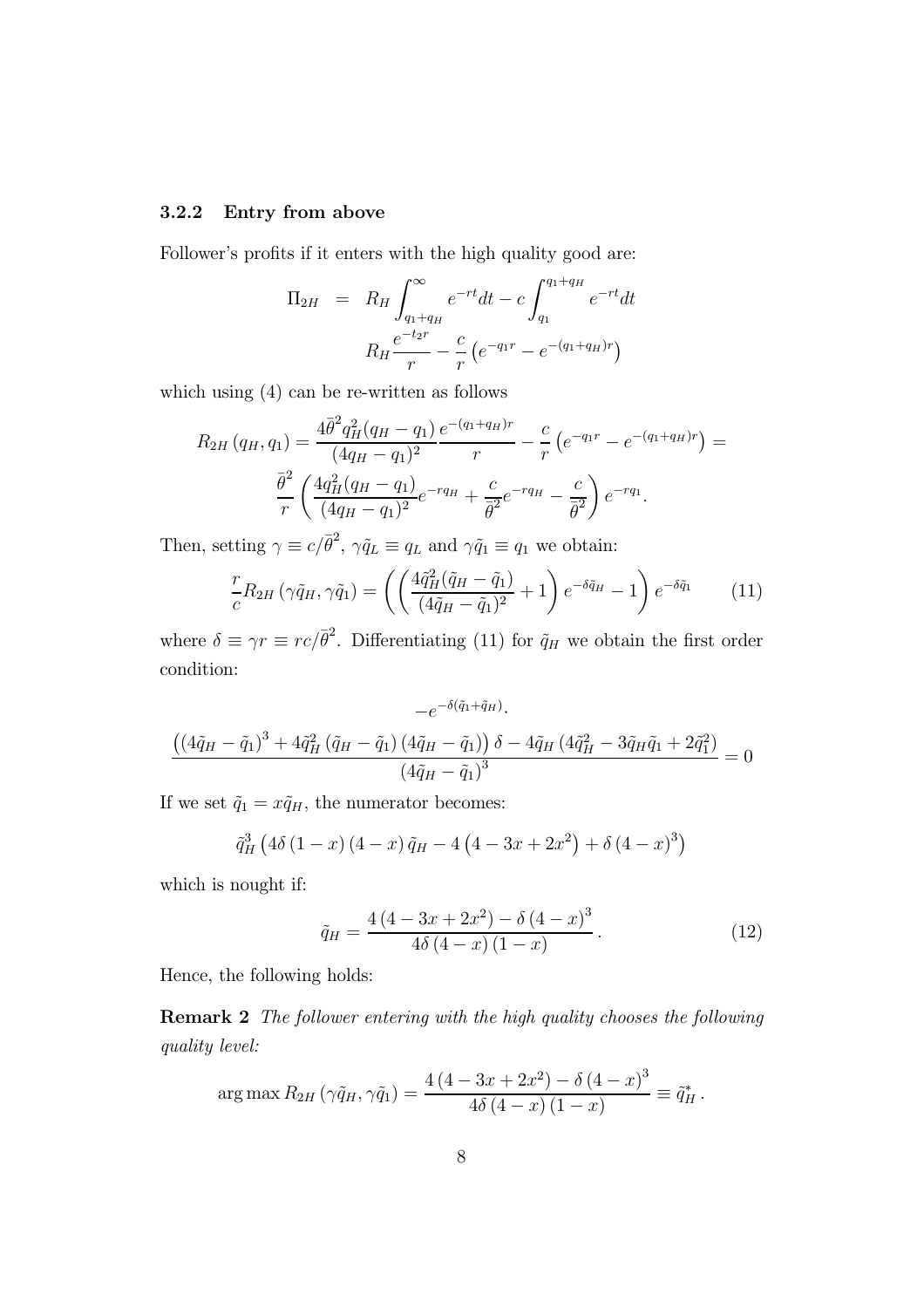Notice that in order to have  $\tilde{q}_H \geq 0$  we must impose:

$$
0 \le \delta \le 4 \frac{(4 - 3x + 2x^2)}{(4 - x)^3} \tag{13}
$$

Moreover,

$$
\frac{\partial \tilde{q}_H}{\partial x} = \frac{1}{4} \frac{4 (8 + x + 7x (1 - x)) - (x + 2) (4 - x)^3 \delta}{\delta (1 - x)^2 (4 - x)^2}
$$

It is easy to check that:

$$
\frac{\partial}{\partial x}\tilde{q}_H\left(x|\delta=4\frac{\left(4-3x+2x^2\right)}{\left(4-x\right)^3}\right)=\frac{2x\left(x+5\right)}{\left(4-x\right)^2\left(1-x\right)\delta}>0.
$$

Hence, noticing that  $\partial \tilde{q}_H/\partial x$  is decreasing in  $\delta$ , we have that  $\partial \tilde{q}_H/\partial x > 0$  in the relevant range. Therefore,  $\tilde{q}_H(x)$  is monotonically increasing.

## 3.3 The Leader's Quality Choice

The leader has to take two choices on the quality level: one when it enters as a monopolist and the other when it has to cope with the entry of the competitor. On the basis of Assumption 1, the second level of quality cannot exceed the monopoly one. As usual, we start by analyzing the last quality choice, that when the follower enters.

#### 3.3.1 The Quality in the Last Stage Game

As for the follower, we determine the conditions inducing the follower to enter either with a lower or with a higher quality than the leader's. We will define the two situations as entry from below and entry form above, and they will be analyzed in a sequel.

Entry from above First of all notice that once firm 2 has entered, firm 1 wishes to produce at the highest quality level in the product space. It is sufficient to compute the derivative of  $R_H$  with respect to  $q_H$  and check that it is always positive:

$$
\frac{\partial}{\partial q_H} R_H = 4\bar{\theta}^2 q_H \frac{4q_H^2 - 3q_H q_2 + 2q_2^2}{(4q_H - q_2)^3}
$$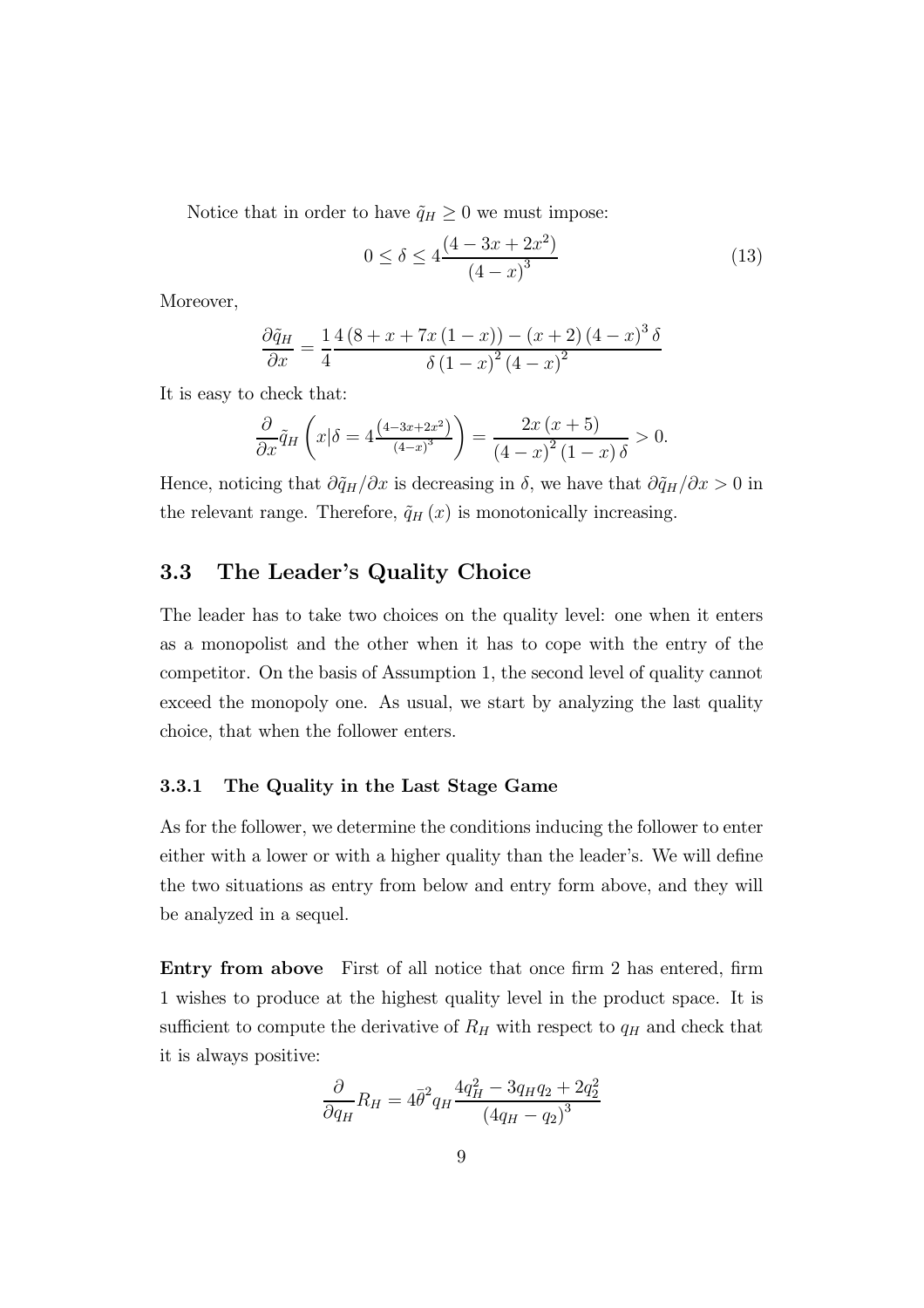which is positive if:  $4q_H^2 - 3q_H q_2 + 2q_2^2 > 0$ . However:

$$
4q_H^2 - 3q_H q_2 + 2q_2^2 \ge 4q_2^2 - 3q_2 q_2 + 2q_2^2 = 3q_2^2 \ge 0
$$

where the first inequality is an implication of  $q_H \ge q_2$ . Since  $q_1 \le q_M$ , where  $\mathfrak{q}_M$  is the quality level of monopolist's product, we can summarize the result in the following proposition.

Proposition 3 If the leader enters with the high quality good, then it will produce a good of the same quality level after and before follower's entry.

Entry from below After firm 2 entered the market, the leader's optimal quality level is  $q_1 = 4q_H/7$ , if it entered with a low quality. In fact:

$$
\frac{\partial}{\partial q_L} R_L = \bar{\theta}^2 q_H^2 \frac{4q_H - 7q_1}{(4q_H - q_1)^3}
$$

which implies the assertion.

Moreover,  $q_1 = 4q_H/7$  implies  $\tilde{q}_1 = 4\tilde{q}_H/7$ , therefore if we substitute in the follower's first order condition we obtain:

$$
C_{2H}\left(\tilde{q}_H, \frac{4}{7}\tilde{q}_H\right) = -\frac{288}{343} \left(+7\delta\tilde{q}_H + 48\delta - 14\right)\tilde{q}_H^3 = 0
$$

whose solution is:

$$
\tilde{q}_H = \frac{2}{7} \frac{7 - 24\delta}{\delta} \tag{14}
$$

which is meaningful if and only if

$$
\delta = \frac{c}{\bar{\theta}^2} r \le \frac{7}{24} \simeq 0.29167\tag{15}
$$

Under the above condition we have:

$$
\tilde{q}_1 = \frac{8}{49} \frac{7 - 24\delta}{\delta} \tag{16}
$$

This discussion implies:

Proposition 4 If the leader entered with the low quality good and if the quality chosen after the follower has entered is lower than that chosen in the monopoly phase, the equilibrium quality levels when the followers enters are:

$$
\tilde{q}_1 = \frac{8}{49} \frac{7 - 24\delta}{\delta}, \qquad \tilde{q}_2 = \frac{2}{7} \frac{7 - 24\delta}{\delta} \tag{17}
$$

provided that:  $\delta = cr/\bar{\theta}^2 \leq 7/24$ .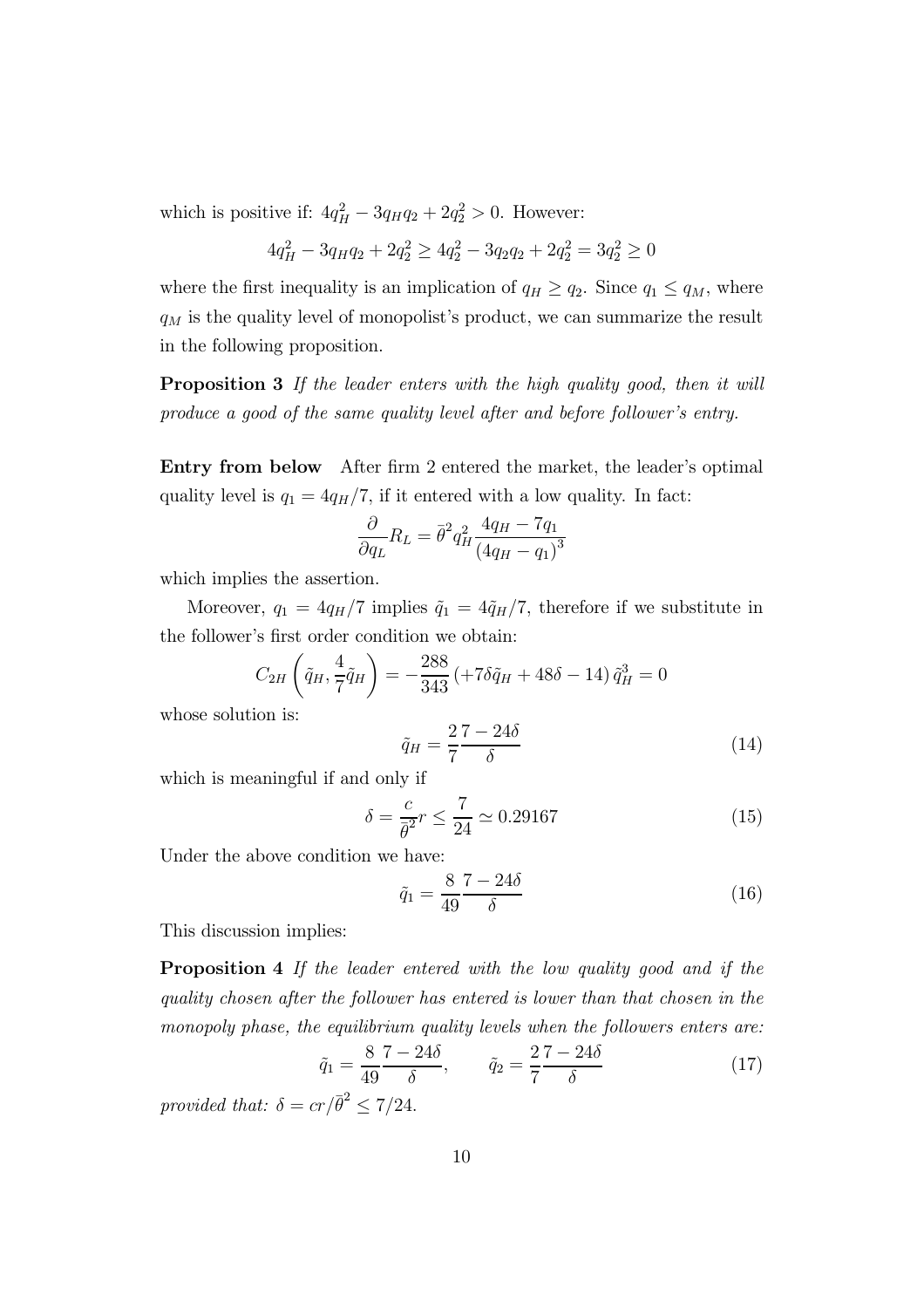#### 3.3.2 Monopoly Phase

After having discussed the choices in the competition game, we have to describe what happens in the monopoly phase. As usual, we start by describing the price policy and then the choice of quality, distinguishing the entry with high and low quality respectively.

The Monopolist's Price In the monopoly phase, revenues are  $R_M =$  $p(\bar{\theta}-p/q_M)$ , where  $q_M$  is the quality level chosen by firm 1 when monopolist. The first order conditions for the price is:

$$
\frac{\bar{\theta}q_M - 2p}{q_M} = 0
$$

and hence  $p = \bar{\theta}q_M/2$ . Substituting again in the profits, it yields:

$$
R_M = \frac{1}{4}\bar{\theta}^2 q_M
$$

Entry from above. The profit function of firm 1 when entering from above:

$$
R_M \int_{q_M}^{q_M+q_L} e^{-rt} dt + R_H \int_{q_M+q_L}^{\infty} e^{-rt} dt - c \int_0^{q_M} e^{-rt} dt =
$$
  

$$
R_M \frac{e^{-r q_M} - e^{-(q_M+q_L)r}}{r} + R_H \frac{e^{-(q_M+q_L)r}}{r} - c \frac{(1 - e^{-r q_M})}{r} =
$$
  

$$
\frac{q_M \bar{\theta}^2}{4} \frac{e^{-r q_M} - e^{-(q_M+q_L)r}}{r} + \frac{4\bar{\theta}^2 q_H^2 (q_H - q_L)}{(4q_H - q_L)^2} \frac{e^{-(q_M+q_L)r}}{r} - c \frac{(1 - e^{-r q_M})}{r}
$$

which is equivalent to:

$$
\frac{r}{\bar{\theta}^2} \Pi_{1H} (q_L, q_M) = 4 \frac{q_1^2 (q_1 - q_L)}{(4q_1 - q_L)^2} e^{-(q_M + q_L)r} +
$$
  

$$
\frac{1}{4} (1 - e^{-q_L r}) e^{-q_M r} q_M - \frac{c}{\bar{\theta}^2} (1 - e^{-q_M r})
$$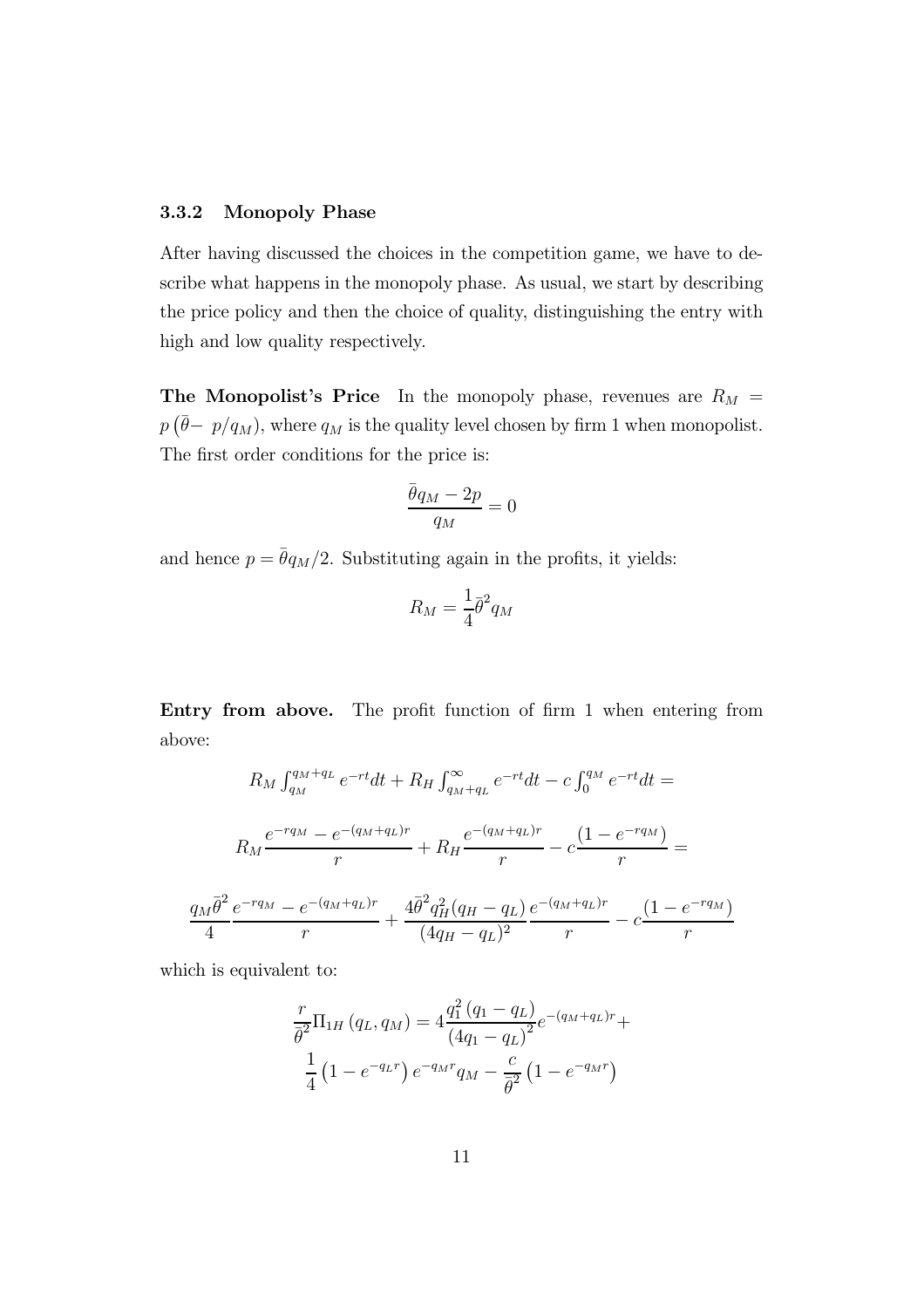We already know from the above analysis that, when the follower enters, the leader will produce the highest quality and hence we have  $q_1 = q_M$ . Therefore, the leader maximizes:

$$
\Pi_{MH}(q_L, q_1) = 4 \frac{q_1^2 (q_1 - q_L)}{(4q_1 - q_L)^2} e^{-(q_1 + q_L)r} + \frac{1}{4} e^{-q_1 r} q_1 - \frac{1}{4} e^{-(q_1 + q_L)r} q_1 + \gamma e^{-q_1 r} - \gamma
$$

with  $\gamma = c/\bar{\theta}^2$ . Using the usual variable transformations, we obtain:

$$
\Pi_{MH}(\gamma \tilde{q}_L, \gamma \tilde{q}_1) = \gamma \left( \frac{4\tilde{q}_1^2 (\tilde{q}_1 - \tilde{q}_L)}{(4\tilde{q}_1 - \tilde{q}_L)^2} e^{-\delta \tilde{q}_L} - \frac{1}{4} \tilde{q}_1 e^{-\delta \tilde{q}_L} + \frac{1}{4} \tilde{q}_1 + 1 \right) e^{-\delta \tilde{q}_1} - \gamma
$$

where  $\delta = \gamma r$ . Then, defining:

$$
\Pi_H(\tilde{q}_L, \tilde{q}_1, \delta) = \frac{1}{\gamma} \Pi_{MH}(\gamma \tilde{q}_L, \gamma \tilde{q}_1) + \gamma
$$

and using  $\tilde{q}_L = x\tilde{q}_1$ , we obtain:

$$
\Pi_H\left(x\tilde{q}_1,\tilde{q}_1,\delta\right) = \frac{1}{4}\left(\left(1 - \frac{8+x}{\left(4-x\right)^2}xe^{-\delta x\tilde{q}_1}\right)\tilde{q}_1 + 4\right)e^{-\delta\tilde{q}_1}
$$

Using (7) and substituting in the profit of the monopolist we obtain the following expression:

$$
\Pi_{H}\left(\frac{4-7x-\delta(4-x)^{3}}{\delta(1-x)(4-x)},\frac{4-7x-\delta(4-x)^{3}}{\delta x(1-x)(4-x)}\right)
$$
(18)

Therefore, the leader's problem is formally equivalent to mazimizing (18) with respect to x. Given restrictions  $(8 - 10)$ , we can carry out an exploration of the monopolist profit function in Figure 1, highlighting the existence of a global maximum for any given value of  $\delta$ .

The monopolist's first order condition:

$$
D_H(x,\delta) = \frac{\partial}{\partial x} \Pi_H \left( \frac{4 - 7x - \delta (4 - x)^3}{\delta (1 - x) (4 - x)}, \frac{4 - 7x - \delta (4 - x)^3}{\delta x (1 - x) (4 - x)} \right) = 0 \quad (19)
$$

cannot be solved analytically. However, we can draw the implicit plot in Figure 2. The dotted line plots the locus  $\delta = (4 - 7x)/(4 - x)^3$ . Accordingly, the only meaningful area is the one below the dotted line. The continuous line below the dotted one is the locus of the global maxima of the profit function, as established by comparing Figure 1 and 2.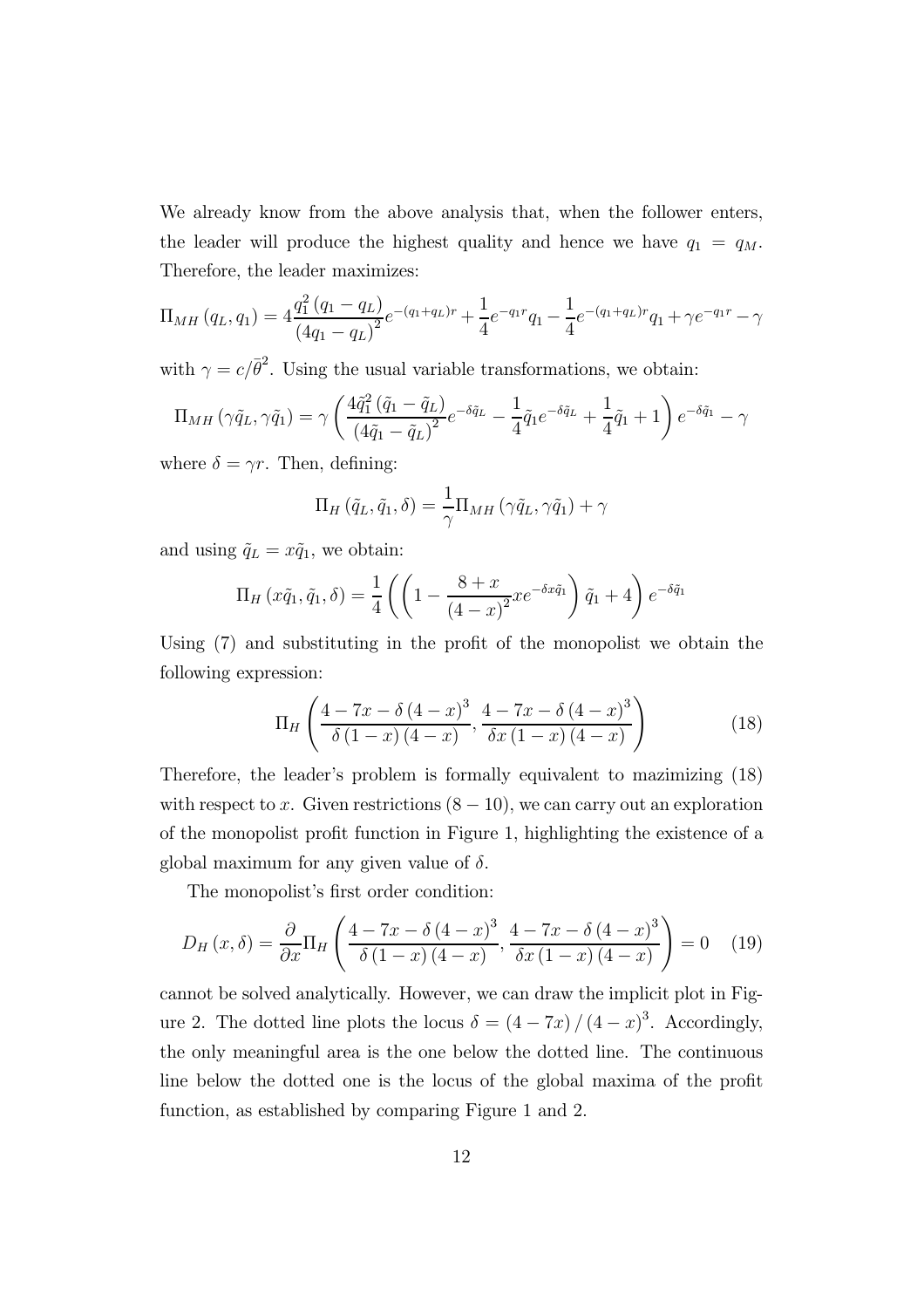

Figure 1: Profit of the leader when entering from above



Figure 2: First order condition for the leader when entering from above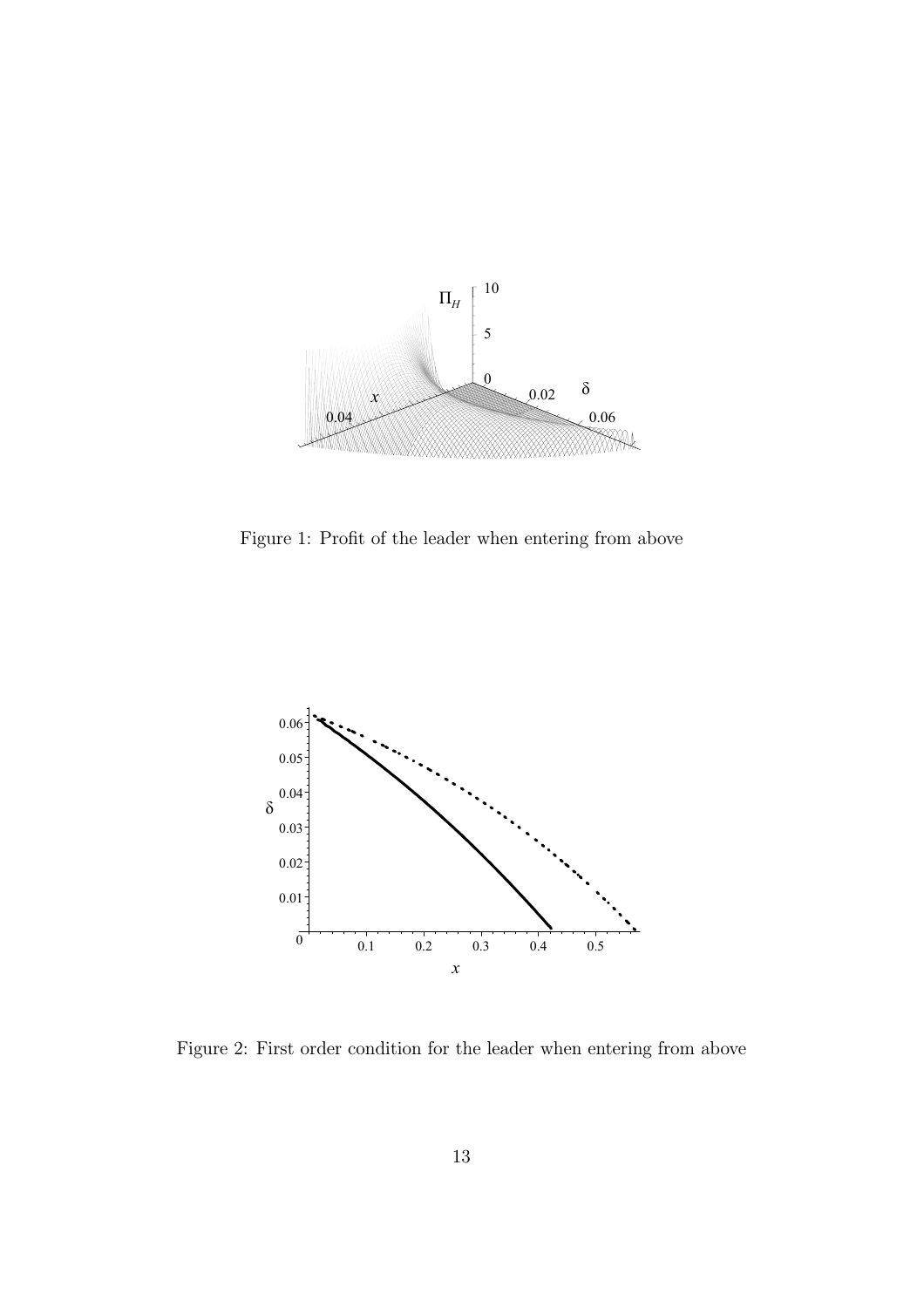Entry from below The profit function of firm 1 when entering from below is:

$$
R_M \int_{q_M}^{q_M+q_H} e^{-rt} dt + R_L \int_{q_M+q_H}^{\infty} e^{-rt} dt - c \int_0^{q_M} e^{-rt} dt =
$$
  

$$
R_M \frac{e^{-r q_M} - e^{-(q_M+q_H)r}}{r} + R_L \frac{e^{-(q_M+q_H)r}}{r} - c \frac{1 - e^{-r q_M}}{r} =
$$
  

$$
\frac{q_M \bar{\theta}^2}{4} \frac{e^{-r q_M} - e^{-(q_M+q_H)r}}{r} + \bar{\theta}^2 \frac{q_H q_L (q_H - q_1)}{(4q_H - q_1)^2} \frac{e^{-(q_M+q_H)r}}{r} - c \frac{(1 - e^{-r q_M})}{r}.
$$

This is equivalent to:

$$
\frac{r}{\bar{\theta}^{2}}\Pi_{ML}(q_{M}, q_{H}, q_{L}) =
$$
\n
$$
\frac{q_{H}q_{L}(q_{H} - q_{L})}{(4q_{H} - q_{L})^{2}}e^{-(q_{M} + q_{H})r} + \frac{1}{4}(1 - e^{-q_{H}r})e^{-q_{M}r}q_{M} - \gamma(1 - e^{-q_{M}r})
$$

where  $\gamma = c/\bar{\theta}^2$ , as usual.

We have to distinguish two different cases. In the first one,  $\delta \le 7/24$  and therefore Proposition 4 holds. In the second one,  $\delta > 7/24$ . Let us start from the first case.

**Case I:**  $\delta \leq 7/24$ . Hence we can set:

$$
q_1 = \gamma \tilde{q}_1 = \frac{8}{49} \frac{7 - 24r\gamma}{r},
$$
  $q_2 = \gamma \tilde{q}_2 = \frac{2}{7} \frac{7 - 24r\gamma}{r}$ 

which can be substituted in the profit function to yield:

$$
\frac{1}{\gamma} \Pi_{ML} \left( \gamma \tilde{q}_M, \frac{2}{7} \frac{7 - 24r\gamma}{r}, \frac{8}{49} \frac{7 - 24r\gamma}{r} \right) = \n\frac{1}{168} \left( \frac{(7 - 24\delta - 42\delta \tilde{q}_M) e^{\left(-2 + \frac{48}{7}\delta\right)}}{\delta} + 42 \left(\tilde{q}_M + 4\right) \right) e^{-\delta \tilde{q}_M} - 1.
$$

From the first order condition w.r.t.  $q_M$ , we obtain:

$$
\tilde{q}_M = \frac{1}{42} \frac{\left(-49 + 24\delta\right)e^{-2 + \frac{48}{7}\delta} + 42\left(1 - 4\delta\right)}{\delta \left(1 - e^{-2 + \frac{48}{7}\delta}\right)}
$$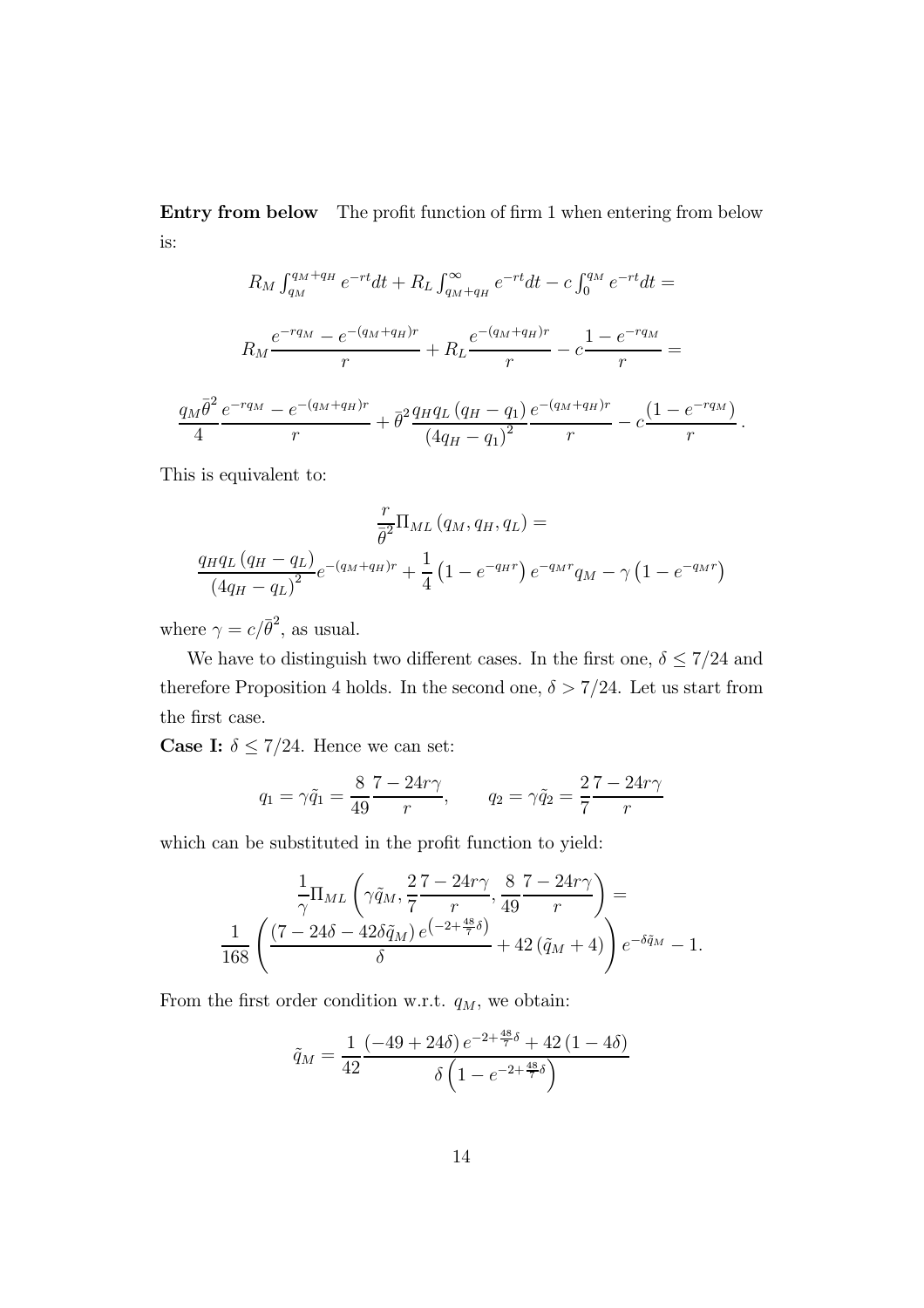Notice that above expression characterizes the leader's choice when entering with the low quality if  $q_M \ge q_1$  or  $\tilde{q}_M = q_M/\gamma$ )  $\ge \tilde{q}_1 = q_1/\gamma$ , that is, if:

$$
\frac{1}{42} \frac{\left(-49 + 24 \delta\right) e^{-2 + \frac{48}{7} \delta} + 42 \left(1 - 4 \delta\right)}{\delta \left(1 - e^{-2 + \frac{48}{7} \delta}\right)} - \frac{8}{49} \frac{7 - 24 \delta}{\delta} \ge 0
$$

which after some manipulation is equivalent to:

$$
\frac{1}{294} \frac{7e^{-2+\frac{48}{7}\delta} + 984e^{-2+\frac{48}{7}\delta}\delta + 42 + 24\delta}{\delta \left(e^{-2+\frac{48}{7}\delta} - 1\right)} \ge 0
$$

Since the numerator is always positive, the above condition implies that the denominator should be positive, or equivalently that:

$$
\delta \geq \frac{7}{24} \simeq 0.291\,67
$$

and recalling Proposition 4 we know that the condition cannot be satisfied for a positive quality level. We summarize the above analysis in the following proposition:

Proposition 5 Irrespective of whether the leader enters with the low or the high quality, the quality of the leader after the follower has entered the market is equal to that of the monopoly phase, i.e.,  $q_1 = q_M$ , if  $\delta \leq 7/24$ .

**Case II:**  $\delta > 7/24$ . Now we analyze the situation where the monopolist's choice is binding in the duopoly phase. In such a case the leader's profits, after trivial transformation, become:

$$
\Pi_{ML}(q_H, q_1) = \left( \left( \frac{q_H q_1 (q_H - q_1)}{(4q_H - q_1)^2} - \frac{1}{4} q_1 \right) e^{-q_H r} + \frac{1}{4} q_1 + \gamma \right) e^{-q_1 r} - \gamma
$$

and after the usual variable transformations:

$$
\Pi_{ML}(\gamma \tilde{q}_H, \gamma \tilde{q}_1) = \gamma \left( \left( \tilde{q}_H \tilde{q}_1 \frac{\tilde{q}_H - \tilde{q}_1}{\left( 4\tilde{q}_H - \tilde{q}_1 \right)^2} - \frac{1}{4} \tilde{q}_1 \right) e^{-\delta \tilde{q}_H} + \frac{1}{4} \tilde{q}_1 + 1 \right) e^{-\delta \tilde{q}_1} - \gamma
$$

where again  $\delta = \gamma r$ . Defining:

$$
\Pi_L(\tilde{q}_H, \tilde{q}_1, \delta) = \frac{1}{\gamma} \Pi_{ML}(\gamma \tilde{q}_H, \gamma \tilde{q}_1) + \gamma
$$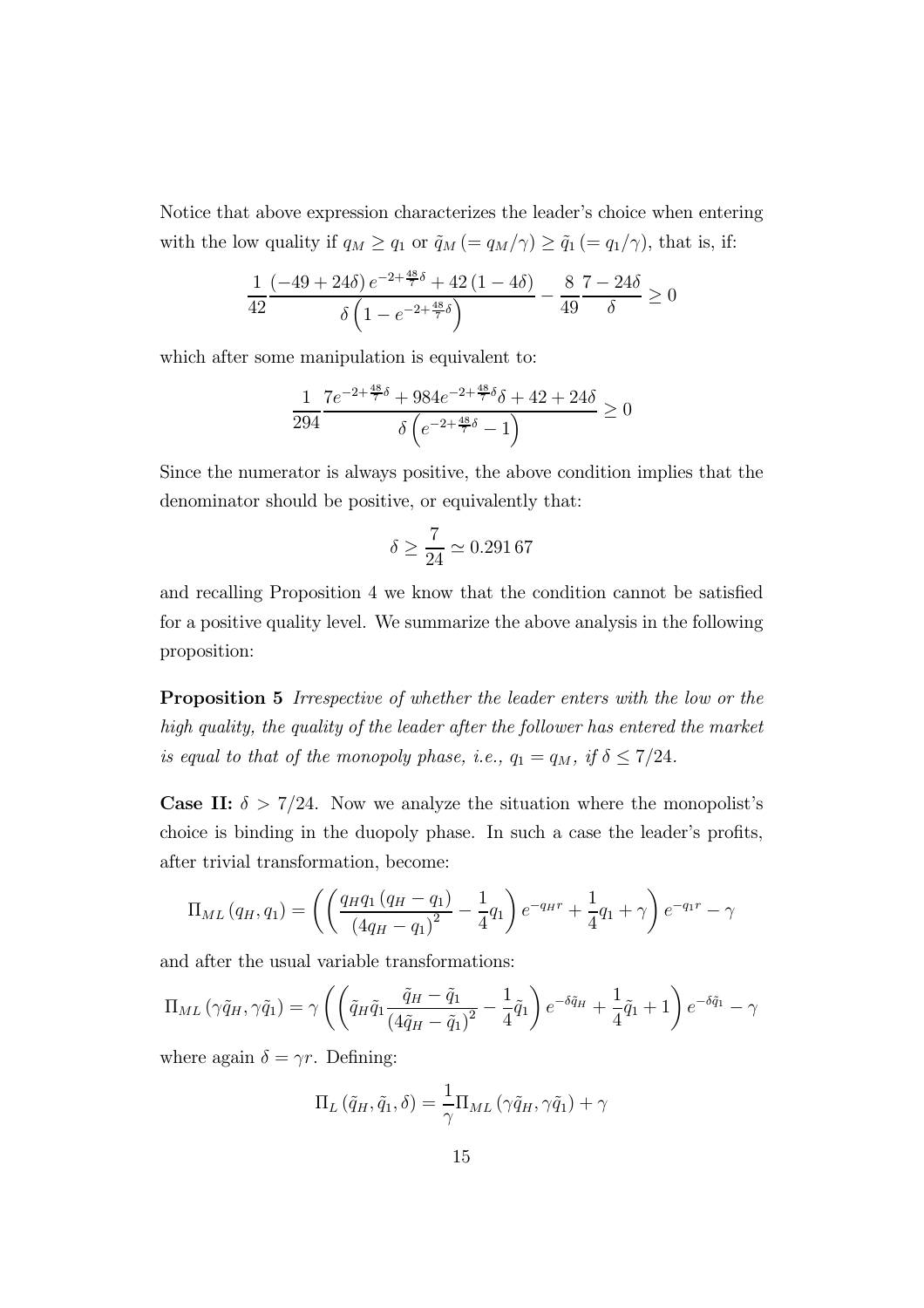

Figure 3: Leader's profit when entering from below

and setting  $\tilde{q}_H = x\tilde{q}_1$ , we obtain:

$$
\Pi_L(\tilde{q}_H, x\tilde{q}_H, \delta) = \frac{1}{4} \left( \left( 1 - \frac{12 - 4x + x^2}{\left( 4 - x \right)^2} e^{-\delta \tilde{q}_H} \right) x\tilde{q}_H + 4 \right) e^{-\delta x \tilde{q}_H}
$$

Recalling (12), the monopolist problem is equivalent to maximizing the following expression, with respect to  $x$ :

$$
\Pi_{L}\left(\frac{4(4-3x+2x^{2})-\delta(4-x)^{3}}{4\delta(4-x)(1-x)}, x\frac{4(4-3x+2x^{2})-\delta(4-x)^{3}}{4\delta(4-x)(1-x)}\right) (20)
$$

Using restriction (13), we can produce a graphical exploration of the problem in Figure 3. It shows that the function has a unique global maximum for each value of  $\delta$ .

Moreover, the first order condition is:

$$
D_L(x,\delta) = (21)
$$
  
\n
$$
\frac{\partial}{\partial x} \Pi_L \left( \frac{4(4-3x+2x^2) - \delta(4-x)^3}{4\delta(4-x)(1-x)}, x \frac{4(4-3x+2x^2) - \delta(4-x)^3}{4\delta(4-x)(1-x)} \right) = 0
$$

and it is not solvable analytically. However, its implicit plot is in Figure 4.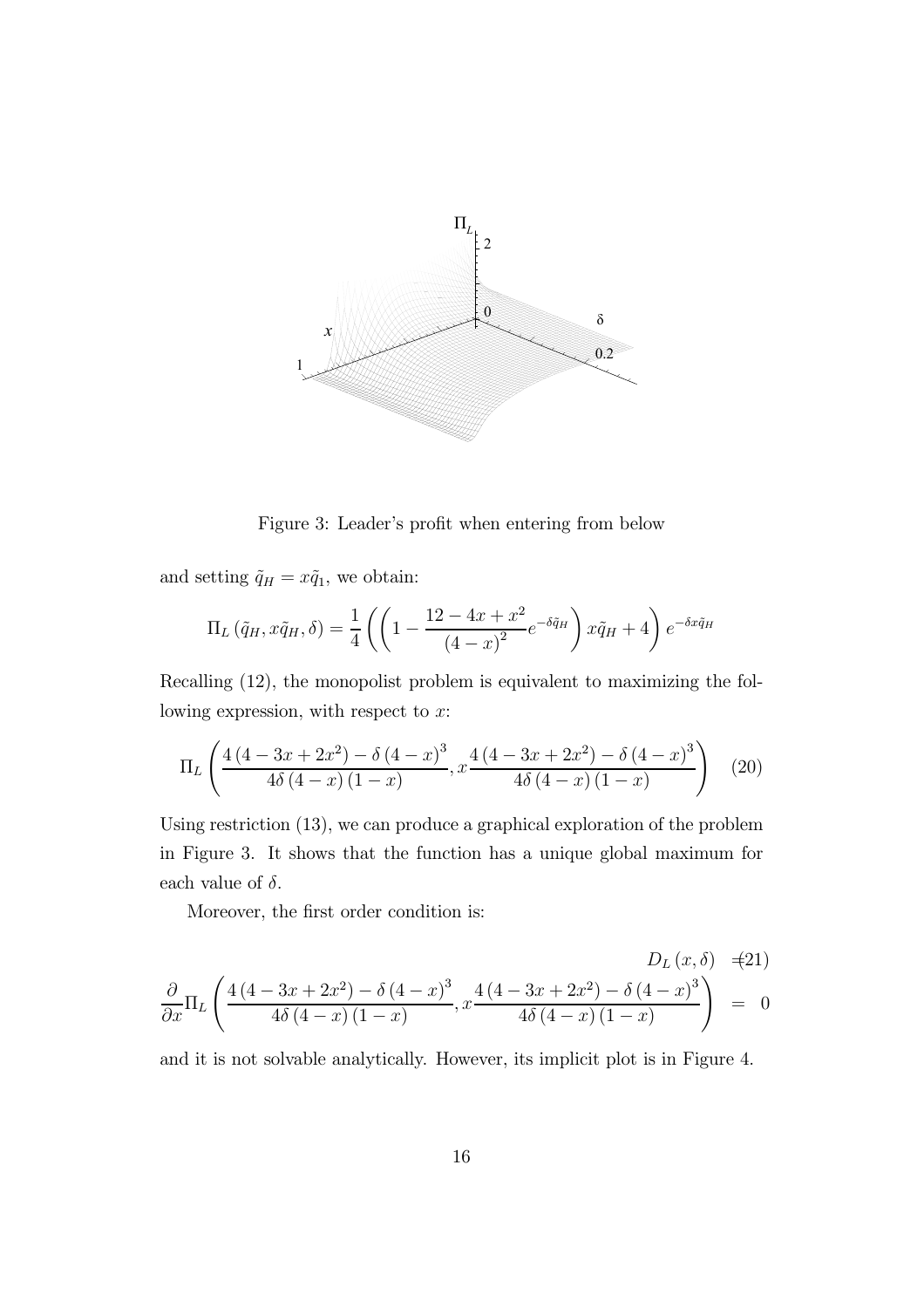

Figure 4: Leader's first order condition when entering from below

# 4 Is it Convenient to Enter the Market with a High-quality Product?

Now we can solve for the subgame perfect equilibriumof the whole game by determining whether the leader will enter with a high or a low quality. We first prove a preliminary result.

Proposition 6 No equilibrium with the follower entering the market with a lower quality than the leader does exist if  $\delta = rc/\bar{\theta}^2 > 0.0625$ .

**Proof.** It is a direct consequence of (10).  $\blacksquare$ 

We are now in the position to prove the main Lemma of this section.

**Lemma 7** There exists a  $\bar{\delta}$  such that, for  $\delta \in [0, \bar{\delta})$  there is no equilibrium with the follower entering the market and the leader producing the lower quality good, while for  $\delta \in (\bar{\delta}, 0.0625]$  there exists no equilibrium with the follower entering the market and the leader producing the higher quality good. The value of  $\bar{\delta}$  is approximately:  $\bar{\delta} = 0.0203125$ .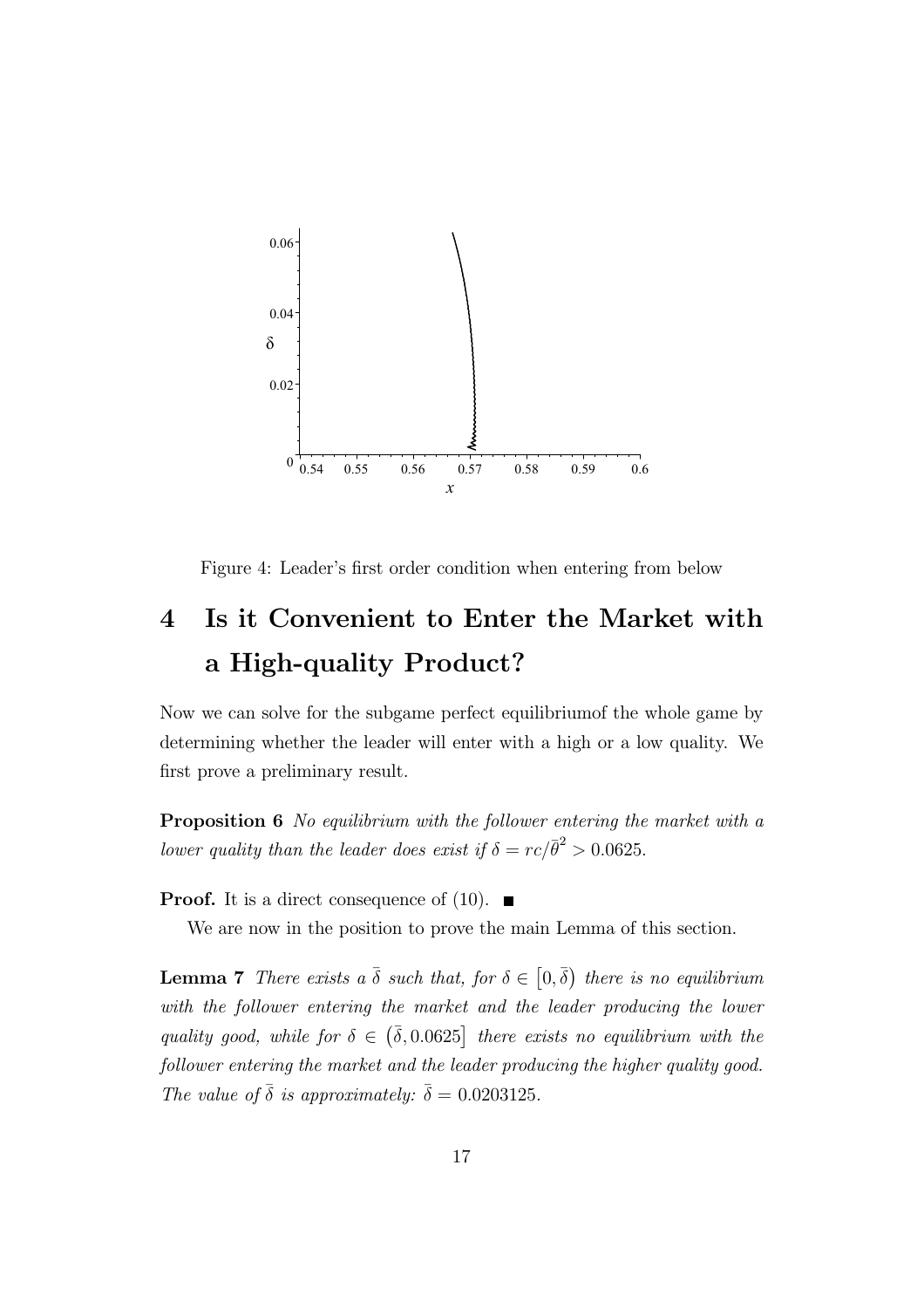

Figure 5: Profits of firm 1 when entering with high (solid) and when entering with low (dash) quality.

**Proof.** We solve numerically equations (19) and (21), finding the optimal x for the two problems for various values of  $\delta$ . The computed values are reported in the Table 1-3 of the Appendix in columns denoted respectively by  $x_{HL}$  and  $x_{LH}$ . By using (7) we can compute  $\tilde{q}_1$  and  $\tilde{q}_L = x\tilde{q}_1$ , the optimal values of transformed variables replacing  $q_L$  and  $q_1$ . By using (12) we can compute, instead,  $\tilde{q}_H$  and  $\tilde{q}_1 = x \cdot \tilde{q}_H$ . Given the various level of qualities, the profits of the monopolist entering from above and entering from below can be computed and are drawn in Figure 5. It can be seen that the profit of the high quality monopolist are higher for lower level of  $\delta$  and lower thereafter. The two curves cross at  $\bar{\delta}$ .

The two levels of the follower's profits,  $R_L$  when it chooses a lower quality than the leader's and  $R_H$  when it chooses a higher quality, are represented in the following two figures. The first one represents the two variables when the leader tries to enter with a higher quality than the follower and, as we can see, the best response for the follower consists in choosing a higher quality.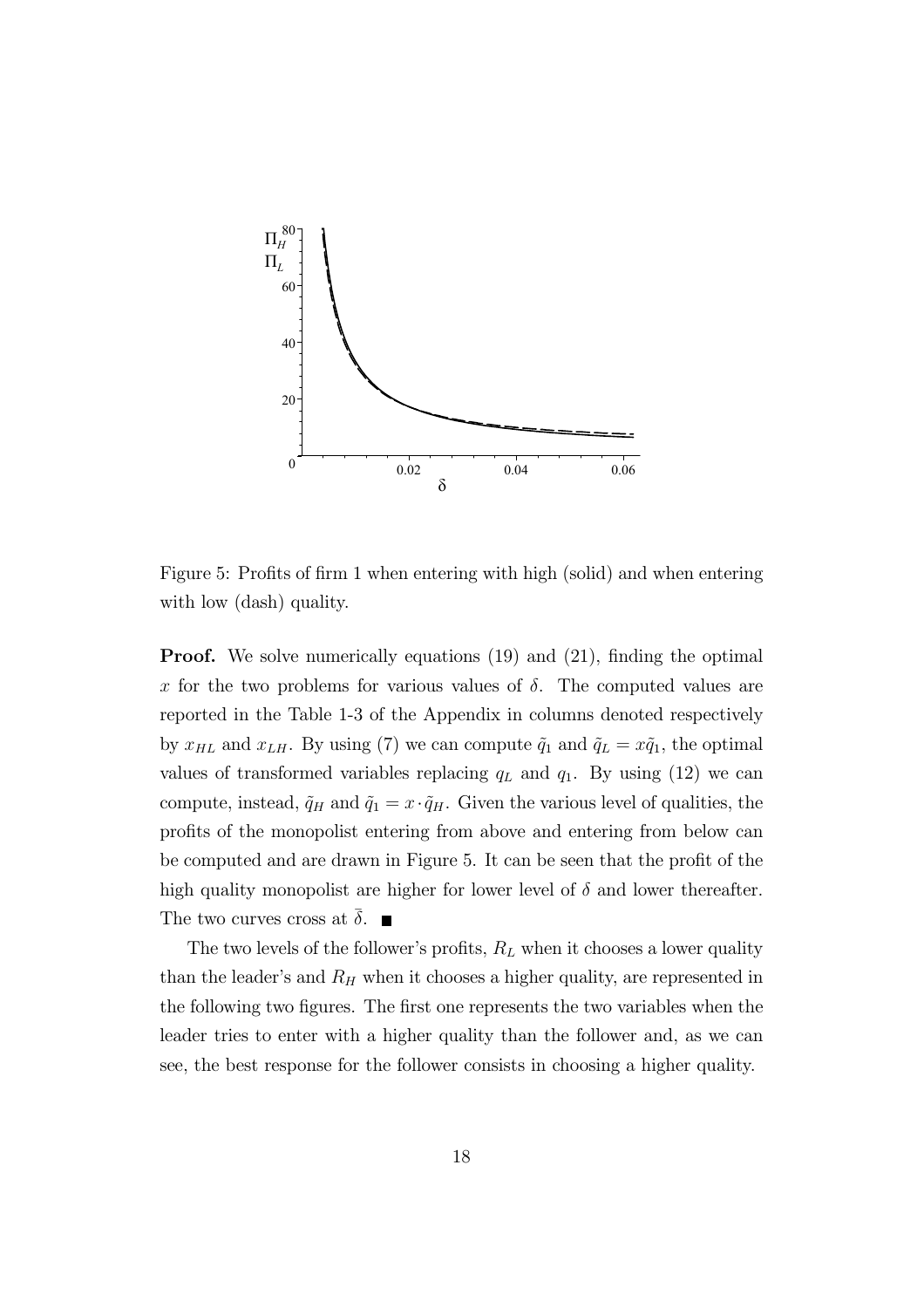In the second Figure, instead, we represent the two follower's profit levels when the leader tries to enter with a low quality. In this case, we see that the response of the follower is consistent with the leader's strategy.

The above Lemma allows us to infer that, in our model, the leader enters with the high quality only if it can block the follower's entry. Therefore, here we may have only two types of equilibria. In the first one the leader invests in R&D in such a way to be able to maintain its monopoly position. In the second type of equilibrium, the leader enters with the low quality and then the follower enters with a higher quality. The following proposition will exclude the first outcome, that where the leader can have a monopoly power.

**Proposition 8** For  $\delta$  sufficiently small, there exists no equilibrium where the leader succeeds in pre-emptying the market. In particular,  $\delta \leq 1/16$  is a sufficient condition for the leader not to be able to pre-empt the market.

Proof. In order to prove the Proposition, we must check that he follower can always enter with a lower quality for any choice of the leader, making positive profits. Recall that the optimal choice of the follower is expressed by (7), which is re-written for convenience:

$$
\tilde{q}_L = \frac{4 - 7x - \delta(4 - x)^3}{\delta(1 - x)(4 - x)}
$$

We know that x must satisfy inequality  $(8)$ :

$$
\delta \le \frac{4 - 7x}{\left(4 - x\right)^3}
$$

Recall also that profits for the follower entering with the low quality are:

$$
\frac{r}{c}R_{2L}(\gamma \tilde{q}_L, \gamma \tilde{q}_1) = \left( \left( \frac{\tilde{q}_1 \tilde{q}_L (\tilde{q}_1 - \tilde{q}_L)}{(4\tilde{q}_1 - \tilde{q}_L)^2} + 1 \right) e^{-\delta \tilde{q}_L} - 1 \right) e^{-\delta \tilde{q}_1}
$$

and using again the definition of  $\tilde{q}_L$  and the fact that  $\tilde{q}_L = x\tilde{q}_1$ , profits can be re-written as:

$$
\left(\frac{4-7x}{\left(4-x\right)^3 \delta} e^{-\frac{4-7x-\delta(4-x)^3}{(1-x)(4-x)}} - 1\right) e^{-\delta \tilde{q}_1}
$$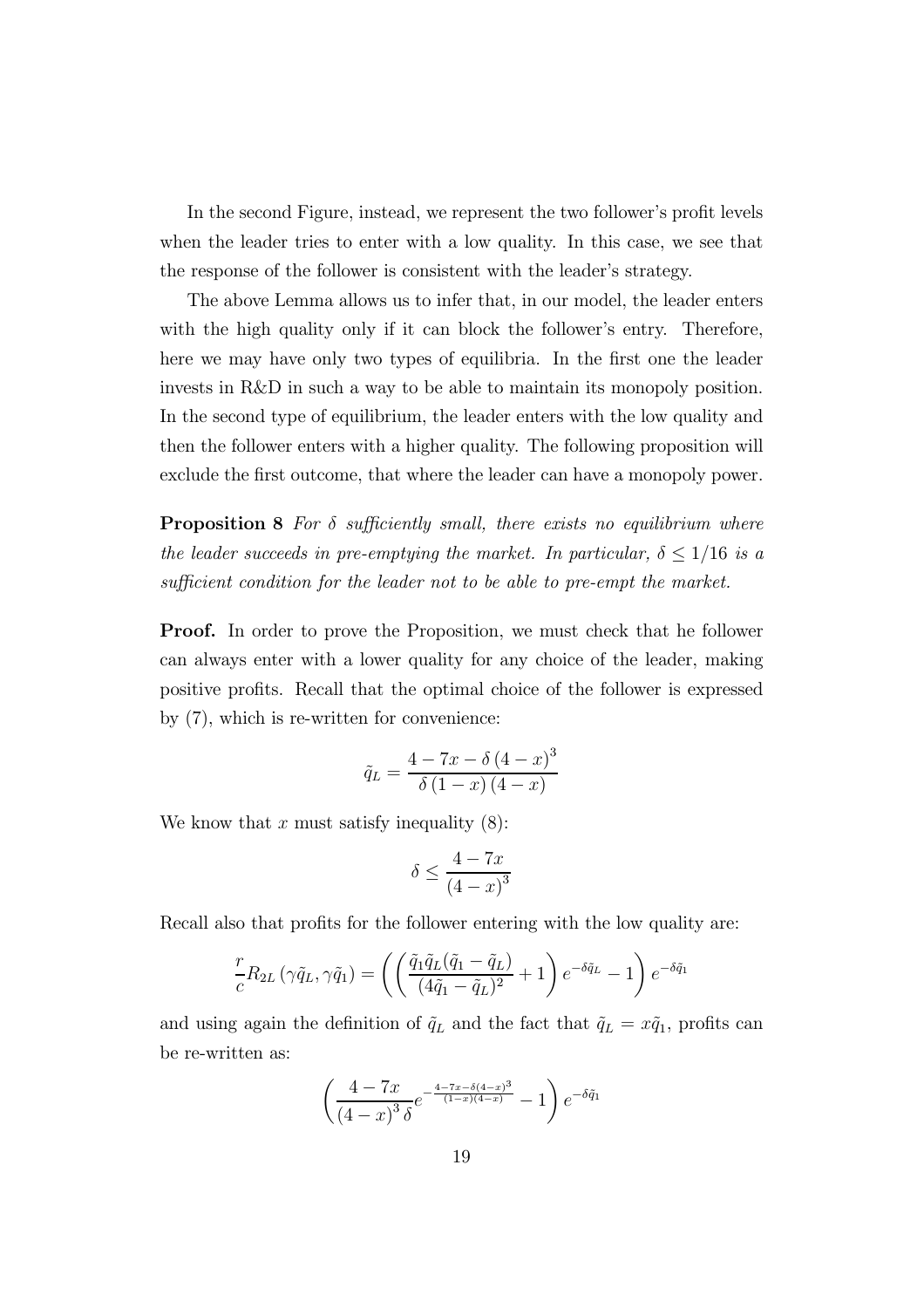Notice that if (8) is satisfied as an equality, then the follower profits are nought, otherwise profits are positive for any value of x and  $\delta$ .

The only possible equilibria left are those with the leader entering with the low quality and the follower responding with a higher one and the other where the opposite happens, depending on the value of the composite parameter  $\delta$ . However, we still have to ascertain whether it is optimal for the follower to respond with a higher (lower) quality if the leader enters with a low (high) one. This is done in the following two propositions.

**Proposition 9** If  $\delta \in [0, \overline{\delta})$  the leader enters with a high quality and the follower will always respond with a lower one.

**Proof.** This proof is conceptually similar to the previous one. On the basis of Lemma 7, we can compute  $q_1$  and  $q_L$ . With the two levels of quality we can compute numerically Firm's 2 profit as from equation (6). Moreover, using the first order condition of the follower when entering from above (12), we can compute numerically the corresponding value of x, for any given  $q_1$ and  $\delta$  and hence  $q_H = q_1/x$ . Those values of x are reported in the tables of the Appendix in the column denoted as  $x_{HH}$ . Finally, we use  $q_1$  and  $q_H$ to compute the follower's profit when deviating and entering with the high quality using (11). We provide here the graphical representation of the two levels of profit of the follower showing that the follower never deviates from the low quality.  $\blacksquare$ 

**Proposition 10** If  $\delta \in \left(\bar{\delta}, \bar{\bar{\delta}}\right]$ , the leader enters with a low quality and the follower will always respond with a higher one, while for  $(\overline{\overline{\delta}}, 0.0625)$ , there is no equilibrium (in pure strategies) since the follower has an incentive to undercut the leader's quality.

**Proof.** Relying on the proof of Lemma 7, we can compute  $q_1$  and  $q_H$ . With the two levels of quality we can compute numerically Firm's 2 profit as from equation (11). Moreover, using the first order condition of the follower when entering from below (7), we can compute numerically the appropriate value of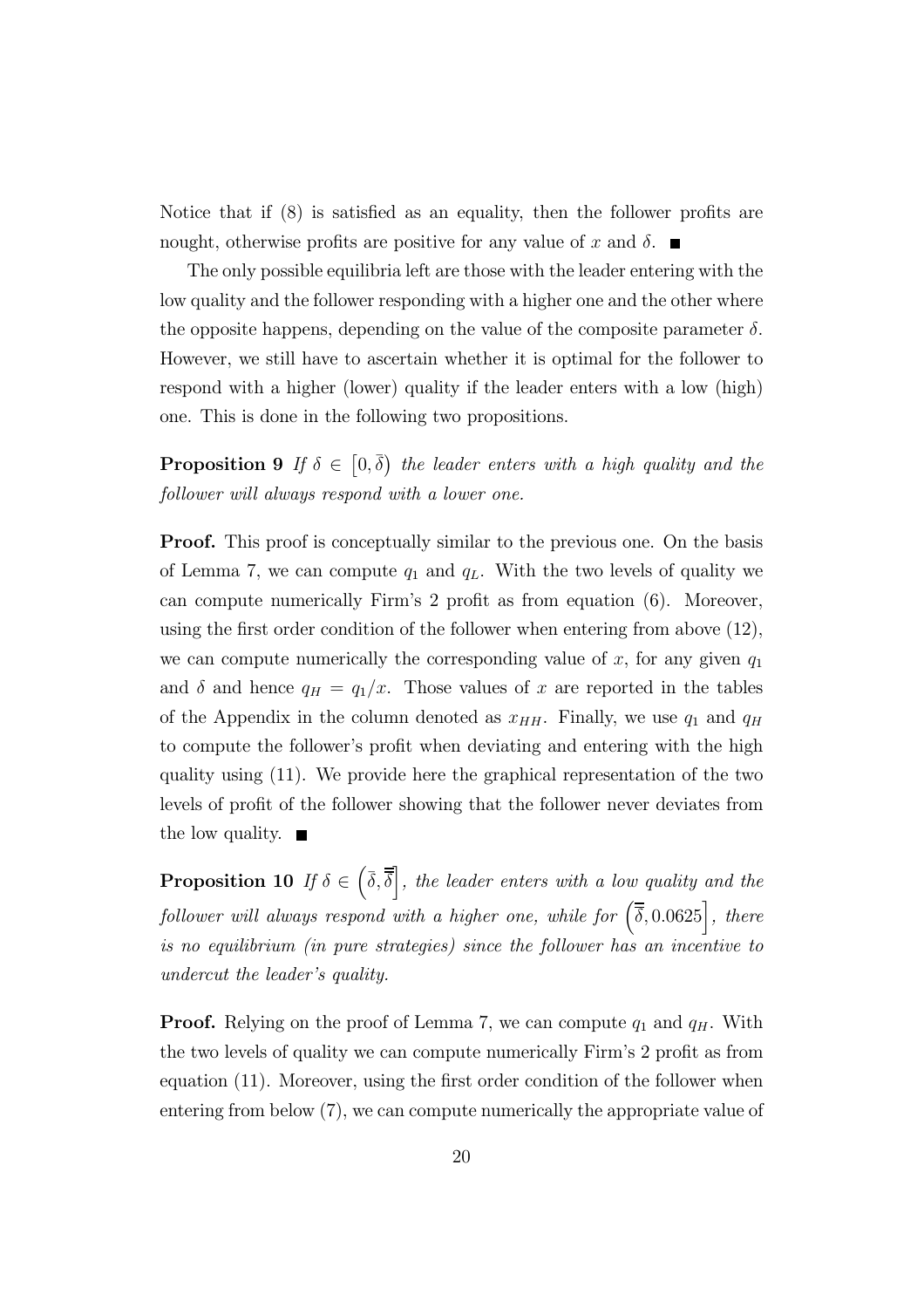

Figure 6: The leader enters with the high quality. Follower's profits when choosing the low one (solid) and the high one (dots).

x, for any given  $q_1$  and  $\delta$ , and hence  $q_L = xq_1$ . Those values of x are reported in the tables of the Appendix in the column denoted as  $x_{LL}$ . Finally, we use  $q_1$  and  $q_L$  to compute the follower's profit when deviating and entering with the low quality using (6). We provide here the graphical representation of the two profit levels of the follower showing that the follower never deviates from the high quality, which shows that the follower's profit are higher when entering with the high quality, except fo very high values of  $\delta$ .

A few remarks are now in order. First, a trivial one, refers to  $\delta = \overline{\delta}$ . For that value of  $\delta$  both equilibria hold. Second, recall that  $\delta = rc/\bar{\theta}^2$ . The two Propositions 9 and 10 together imply that in the interval  $\left[0,\overline{\overline{\delta}}\right]$ , for low  $\delta$  the leader will enter with high quality, while with high ones he will choose a low quality. That is, the leader will enter with the high quality for low levels of r and with the low quality for high levels of r, for given c and  $\theta$ . Since a low r implies a high discount rate, the result has a very intuitive explanation: a patient monopolist will enter later in order to obtain a better qulity, while impatient ones will enter earlier, even at the cost of choosing a low quality.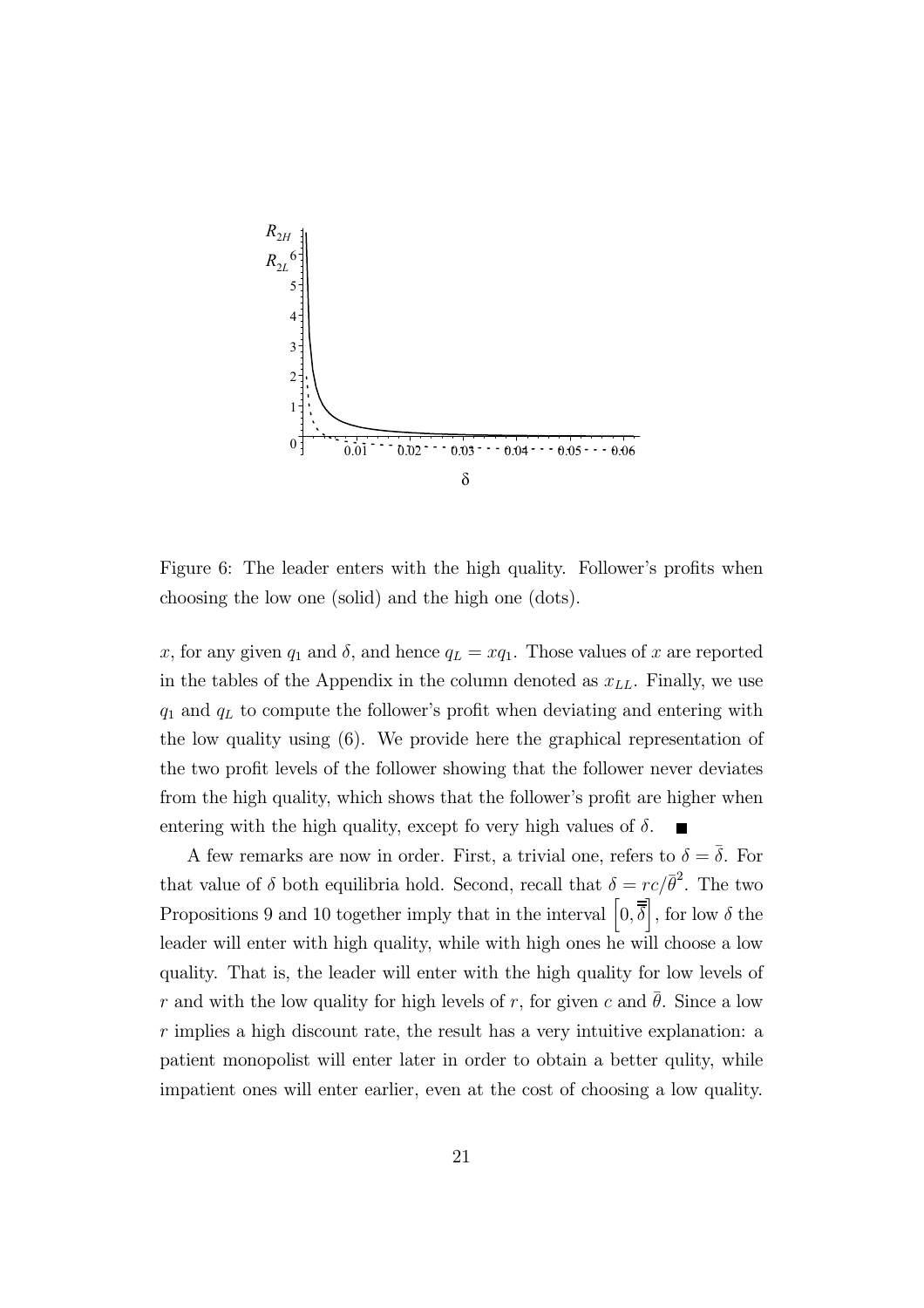

Figure 7: The leader enters with the low quality. Follower's profits when choosing the high one (solid) and the low one (dots).

It is also rather intuitive that  $c$ , the cost of investing in quality, has the same effects as  $r:$  a high  $c$  makes the monopolist impatient. On the contrary, the consumers' willingness to pay for quality, summarized by  $\theta$ , has opposite effects, since the strategy of waiting for a higher quality has higher returns. Third, we should like to assess our results against those of Lehmann-Grube (1997) and Dutta et al. (1995), so as to evaluate how different assumptions about the time horizon and the technology affect the features of the subgame perfect equilibrium. Lehmann-Grube (1997) generalises the analisys conducted by Shaked and Sutton (1982, 1983) to account for a technology which is convex in the quality level, but remains in a single-period model where there esists no monopoly phase. This produces the result that surplus extraction is maximised when the firm locates at the top of the available quality spectrum.

In Dutta et al. (1995), it is assumed that (i) per-period operative duopoly profits are proportional to relative quality and are symmetric; (ii) adoption (entry) dates are endogenous, while (iii) the growth of quality over time is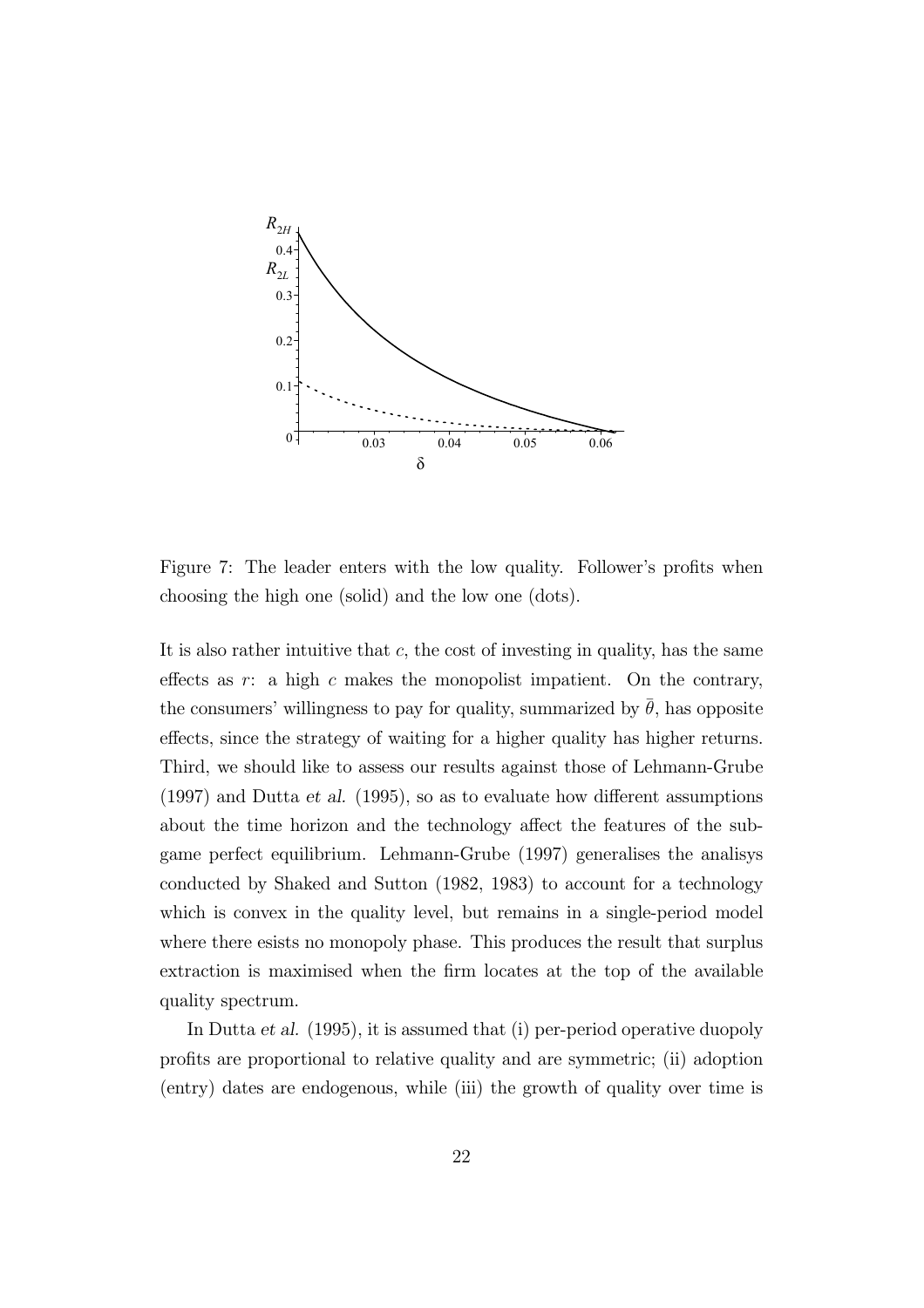not endogenously determined by firms; (iv) unit production cost is flat w.r.t. quality; and (v) innovation costs are summarised by the waiting time before the adoption. In this setup, the authors find that a later entrant obtains larger profits than an earlier entrant, and no monopoly rent is dissipated at the subgame perfect equilibrium.

In our setting, the entry timing is endogenously linked to quality improvement, and the cost borne to supply superior qualities can be high enough to offset the advantage attached to serving rich customers. The interplay of these factors may entail that, in some relevant parameter ranges, all firms would prefer to enter early with an inferior quality rather than late with a superior one.

# 5 Concluding Remarks

We have investigated the bearings of R&D expenditures in continuous time over the entry process in a market for vertically differentiated goods.

We have shown that entering first and enjoying an ad interim monopoly rent may counterbalance the incentive towards the supply of high quality goods in duopoly after the entry of a second innovator. Indeed, we have proved that this is the only subgame perfect equilibrium in a large range of parameters.

The foregoing analysis shows that the established wisdom produced by previous literature in this field does not properly account for the role of time and its interaction with R&D technology in determining firms' incentives.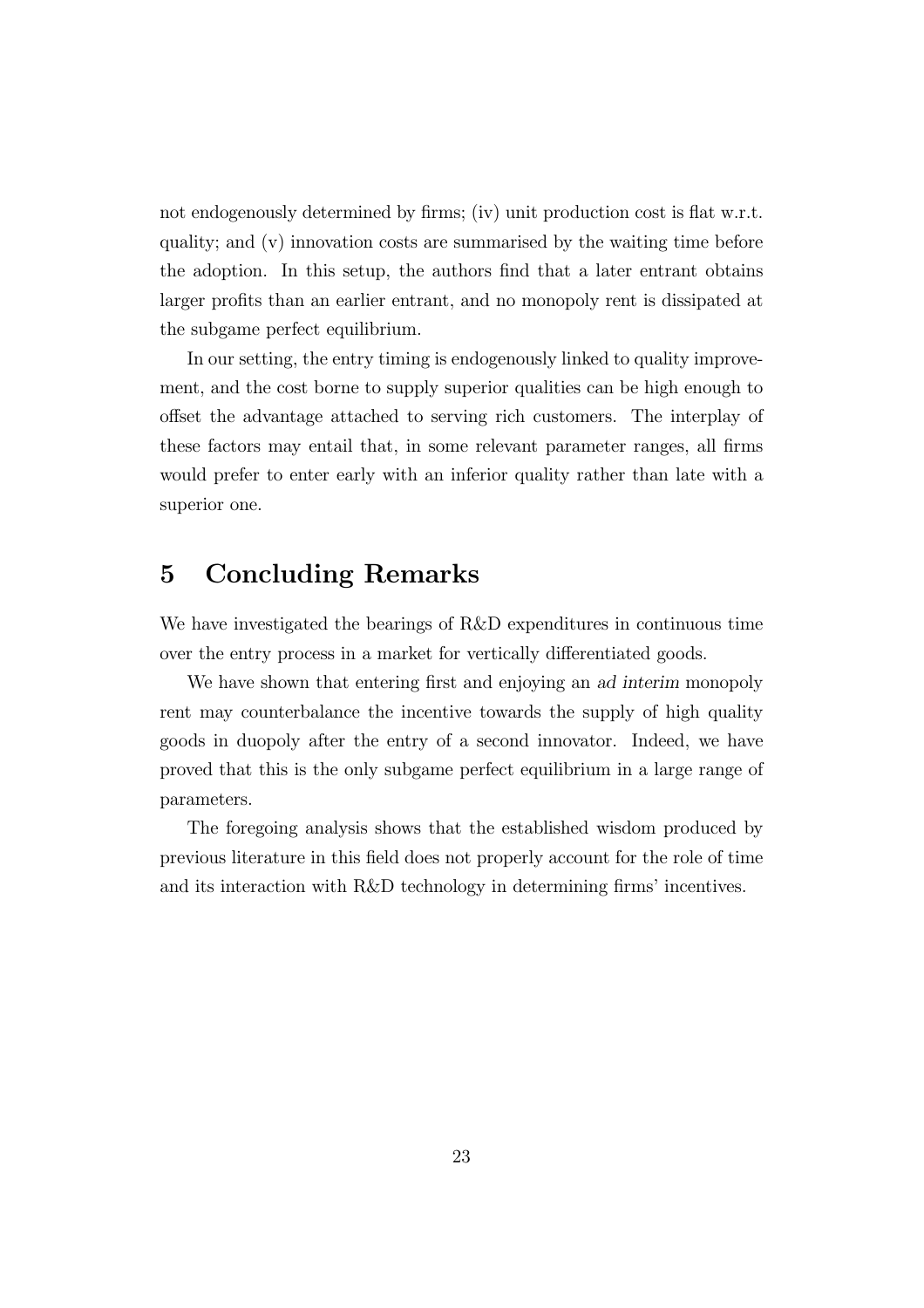# References

- [1] Aoki, R. and T. Prusa, 1997, Sequential versus simultaneous choice with endogenous quality, International Journal of Industrial Organization, 15, 103-121.
- [2] Beath, J., Y. Katsoulacos and D. Ulph, 1987, Sequential product innovation and industry evolution, Economic Journal, 97, 32-43.
- [3] Choi, C.J. and H.S. Shin, 1992, A comment on a model of vertical product differentiation, Journal of Industrial Economics, 40, 229- 31.
- [4] Donnenfeld, S. and S. Weber, 1992, Vertical product differentiation with entry, International Journal of Industrial Organization, 10, 449-72.
- [5] Donnenfeld, S. and S. Weber, 1995, Limit qualities and entry deterrence, RAND Journal of Economics, 26, 113-30.
- [6] Dutta, P.K., S. Lach and A. Rustichini, 1995, Better late than early: vertical differentiation in the adoption of a new technology, Journal of Economics and Management Strategy, 4, 563-589.
- [7] Gabszewicz, J.J. and J.-F. Thisse, 1979, Price competition, quality and income disparities, Journal of Economic Theory, 20, 340-359.
- [8] Gabszewicz, J.J. and J.-F. Thisse, 1980, Entry (and exit) in a differentiated industry, Journal of Economic Theory, 22, 327-38.
- [9] Lambertini, L., 1999, Endogenous timing and the choice of quality in a vertically differentiated duopoly, Research in Economics (Ricerche Economiche), 53, 101-09.
- [10] Lehmann-Grube, U., 1997, Strategic choice of quality when quality is costly: the persistence of the high-quality advantage, RAND Journal of Economics, 28, 372-84.
- [11] Levin, R.C., A.K. Klevorick, R.R. Nelson and S.G. Winter, 1987, Appropriating the returns from industrial research and developments, Brookings Papers on Economic Activity, 783-820.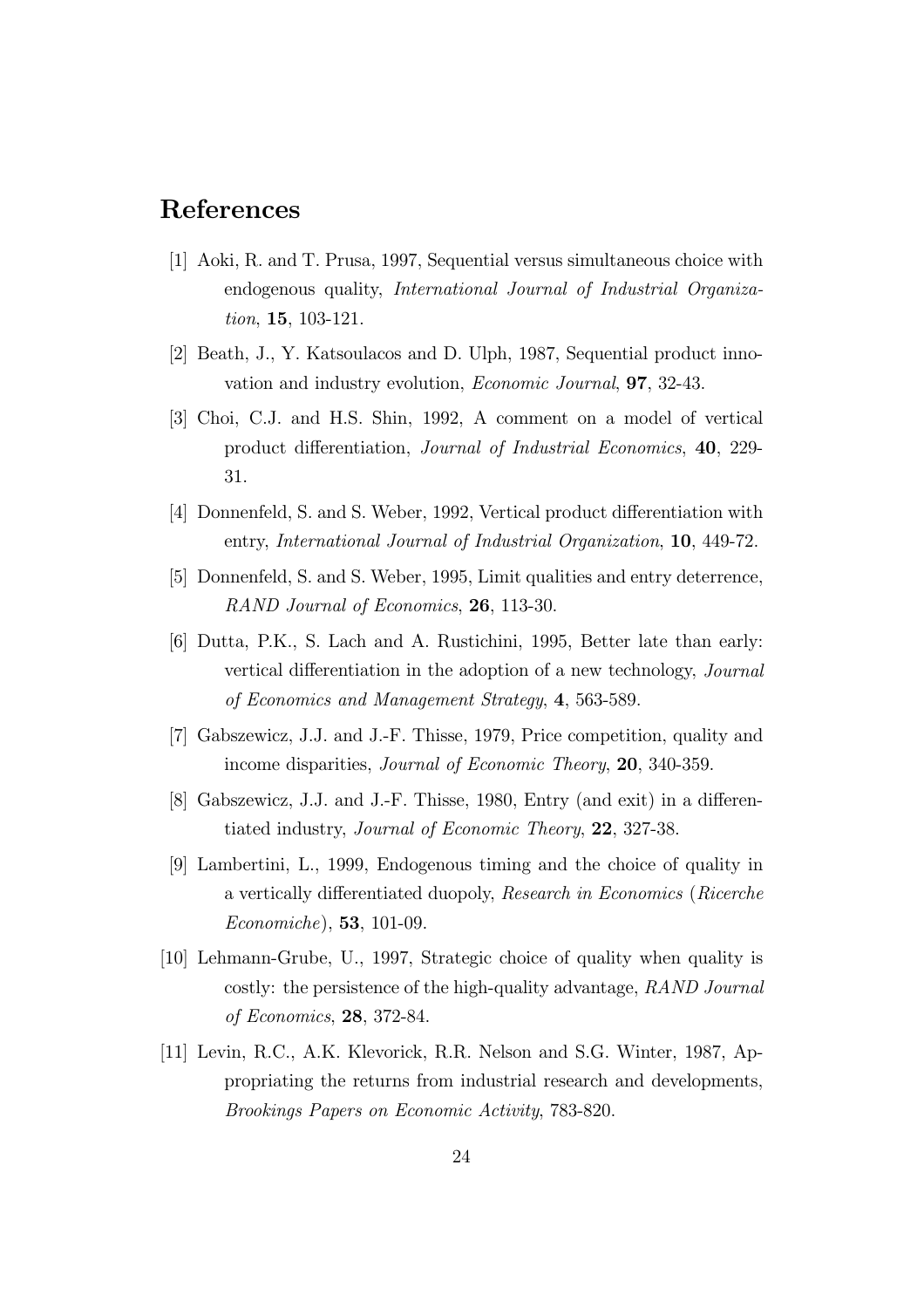- [12] Mansfield, E., M. Schwartz and S. Wagner, 1981, Imitation costs and patents: an empirical study, Economic Journal, 91, 907-918.
- [13] Motta, M., 1992, Cooperative R&D and vertical product differentiation, International Journal of Industrial Organization, 10, 643-61.
- [14] Motta, M., 1993, Endogenous quality choice: price vs quantity competition, Journal of Industrial Economics, 41, 113-32.
- [15] Rosenkranz, S., 1995, Innovation and Cooperation under Vertical Product Differentiation, International Journal of Industrial Organization, 13, 1-22.
- [16] Rosenkranz, S., 1997, Quality improvements and the incentive to leapfrog, International Journal of Industrial Organization, 15, 243- 61.
- [17] Shaked, A. and J. Sutton, 1982, Relaxing price competition through product differentiation, Review of Economic Studies, 49, 3-13.
- [18] Shaked, A. and J. Sutton, 1983, Natural oligopolies, Econometrica, 51, 1469-83.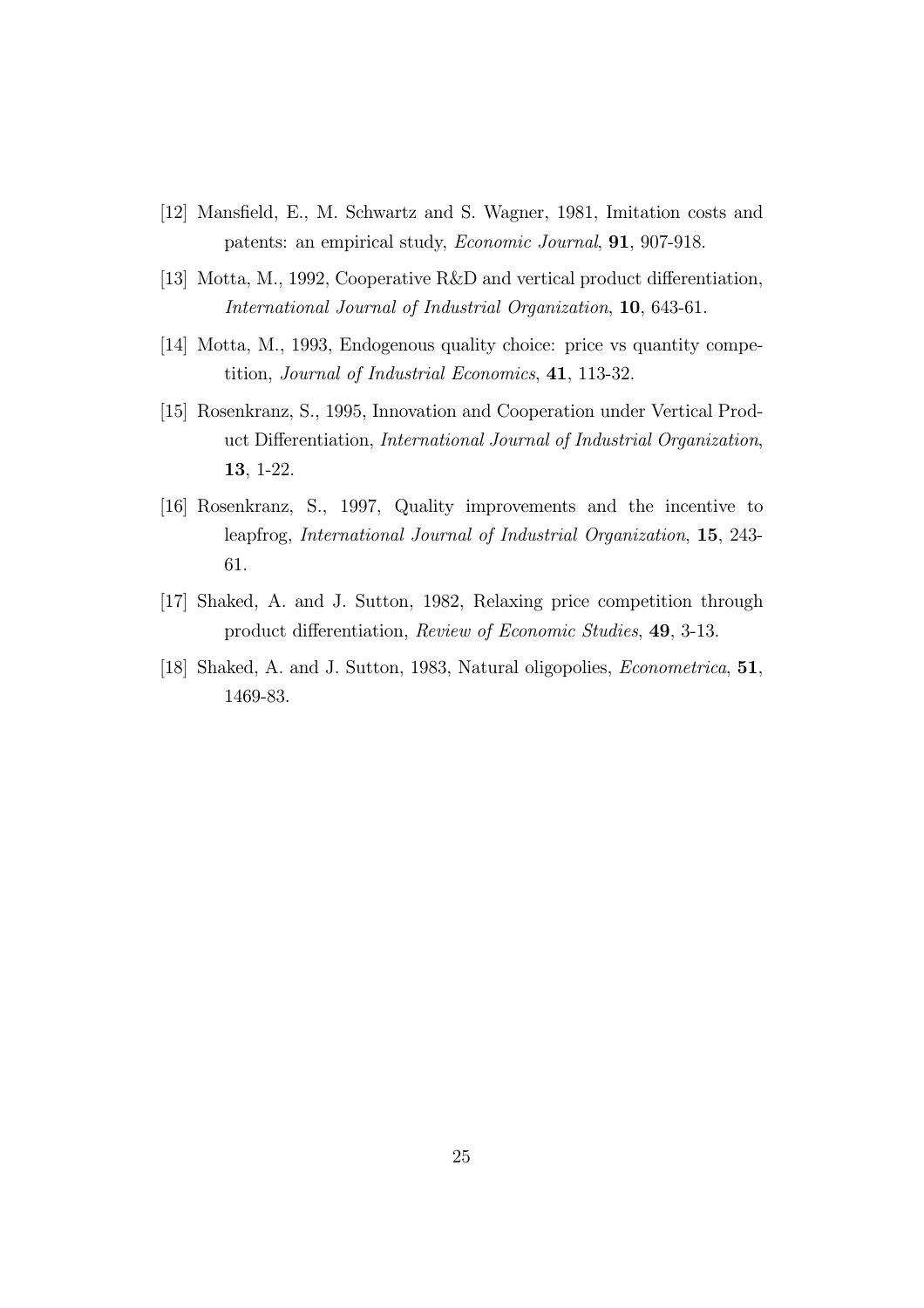# Appendix

## **Table 1:** Numerical solutions for low  $\delta$ 's.

|          | Entry from below |              | Entry from above |              |
|----------|------------------|--------------|------------------|--------------|
| $\delta$ | $x_{LH}$         | $x_{LL}$     | $x_{HL}$         | $x_{HH}$     |
| 0.000625 | 0.5710955777     | 0.4252061589 | 0.4237058956     | 0.2092704695 |
| 0.001250 | 0.5710989664     | 0.4215844866 | 0.4203553403     | 0.2074909267 |
| 0.001875 | 0.5711018893     | 0.4179537220 | 0.4169942492     | 0.2056948230 |
| 0.002500 | 0.5711043377     | 0.4143137629 | 0.4136224093     | 0.2038821871 |
| 0.003125 | 0.5711063032     | 0.4106645062 | 0.4102396054     | 0.2020530634 |
| 0.003750 | 0.5711077769     | 0.4070058473 | 0.4068456203     | 0.2002074979 |
| 0.004375 | 0.5711087500     | 0.4033376809 | 0.4034402348     | 0.1983455435 |
| 0.005000 | 0.5711092133     | 0.3996598999 | 0.4000232276     | 0.1964672625 |
| 0.005625 | 0.5711091574     | 0.3959723970 | 0.3965943754     | 0.1945727202 |
| 0.006250 | 0.5711085732     | 0.3922750625 | 0.3931534528     | 0.1926619948 |
| 0.006875 | 0.5711074507     | 0.3885677869 | 0.3897002322     | 0.1907351684 |
| 0.007500 | 0.5711057807     | 0.3848504580 | 0.3862344841     | 0.1887923325 |
| 0.008125 | 0.5711035528     | 0.3811229631 | 0.3827559768     | 0.1868335893 |
| 0.008750 | 0.5711007573     | 0.3773851884 | 0.3792644768     | 0.1848590436 |
| 0.009375 | 0.5710973838     | 0.3736370179 | 0.3757597481     | 0.1828688159 |
| 0.010000 | 0.5710934220     | 0.3698783352 | 0.3722415530     | 0.1808630310 |
| 0.010625 | 0.5710888610     | 0.3661090221 | 0.3687096516     | 0.1788418249 |
| 0.011250 | 0.5710836905     | 0.3623289590 | 0.3651638019     | 0.1768053412 |
| 0.011875 | 0.5710778990     | 0.3585380248 | 0.3616037600     | 0.1747537347 |
| 0.012500 | 0.5710714757     | 0.3547360970 | 0.3580292799     | 0.1726871712 |
| 0.013125 | 0.5710644090     | 0.3509230515 | 0.3544401135     | 0.1706058225 |
| 0.013750 | 0.5710566875     | 0.3470987630 | 0.3508360106     | 0.1685098810 |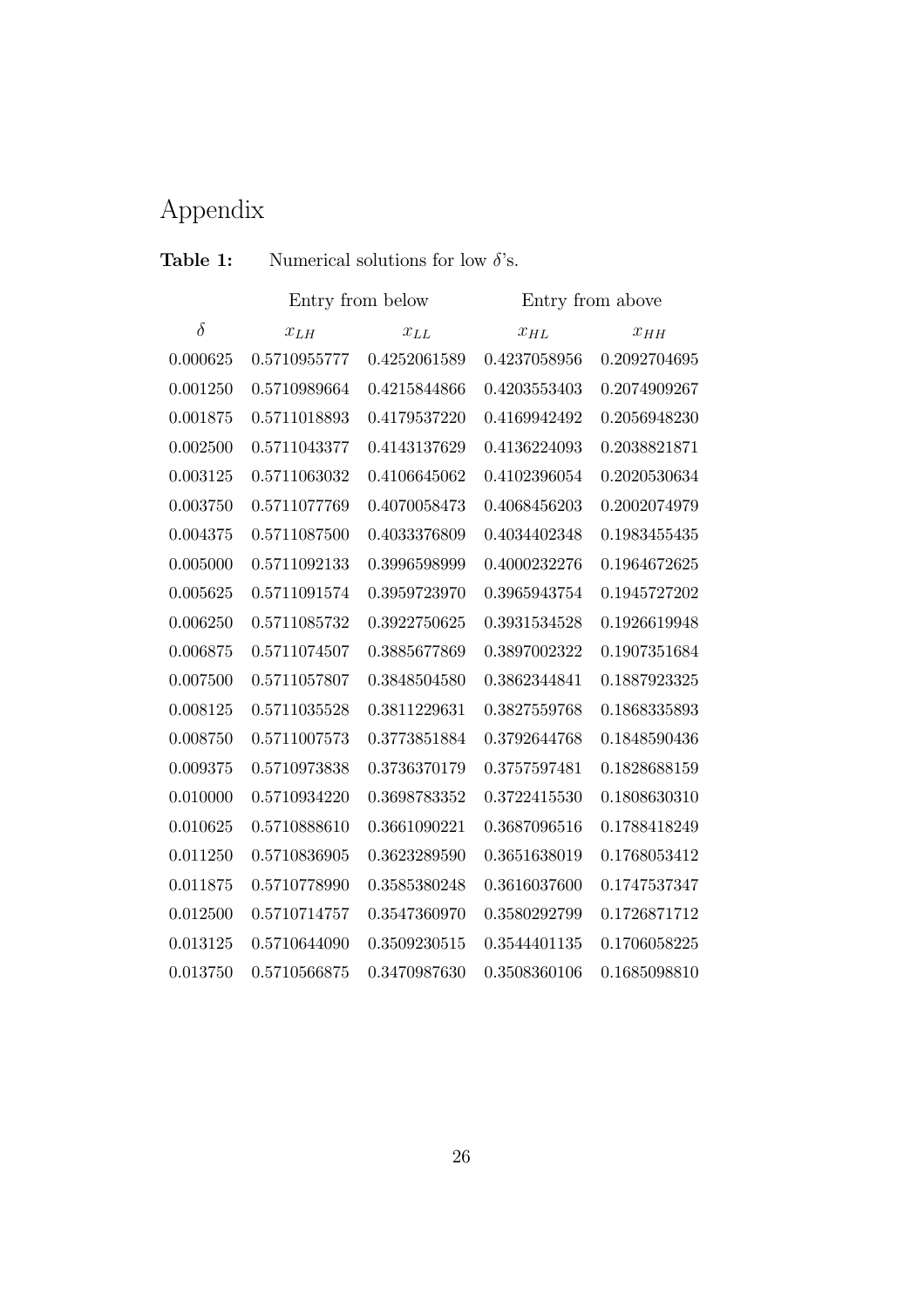| 0.014375 | 0.5710482994 | 0.3432631042 | 0.3472167191 | 0.1663995359 |
|----------|--------------|--------------|--------------|--------------|
| 0.015000 | 0.5710392326 | 0.3394159465 | 0.3435819850 | 0.1642749982 |
| 0.015625 | 0.5710294752 | 0.3355571593 | 0.3399315520 | 0.1621364858 |
| 0.016250 | 0.5710190143 | 0.3316866107 | 0.3362651620 | 0.1599842274 |
| 0.016875 | 0.5710078378 | 0.3278041673 | 0.3325825548 | 0.1578184683 |
| 0.017500 | 0.5709959325 | 0.3239096932 | 0.3288834683 | 0.1556394605 |
| 0.018125 | 0.5709832856 | 0.3200030513 | 0.3251676384 | 0.1534474724 |
| 0.018750 | 0.5709698835 | 0.3160841028 | 0.3214347991 | 0.1512427825 |
| 0.019375 | 0.5709557124 | 0.3121527066 | 0.3176846822 | 0.1490256846 |
| 0.020000 | 0.5709407591 | 0.3082087198 | 0.3139170180 | 0.1467964828 |
| 0.020625 | 0.5709250091 | 0.3042519977 | 0.3101315343 | 0.1445554960 |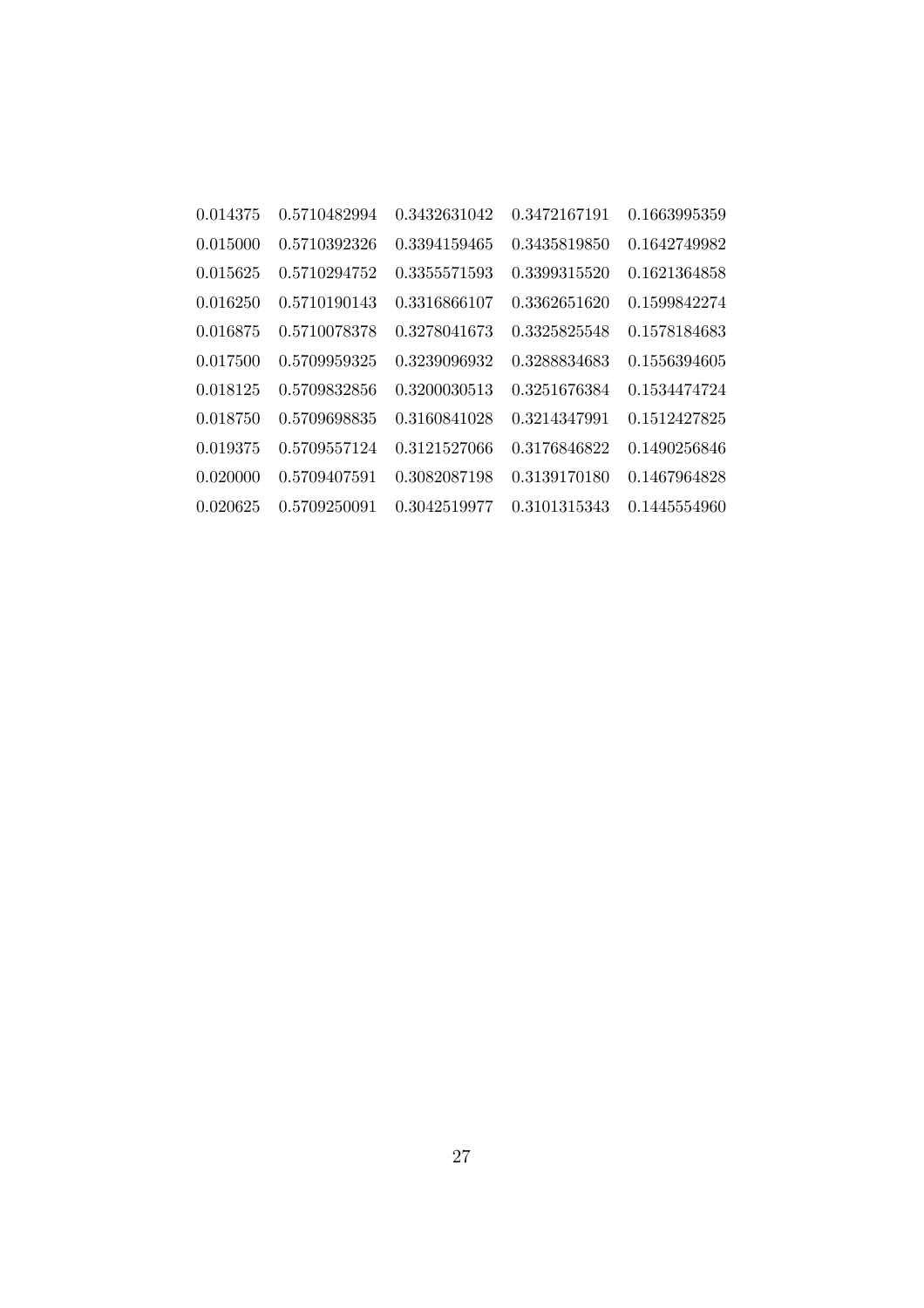| Table 2:<br>Numerical solutions for intermediate $\delta$ 's. |  |
|---------------------------------------------------------------|--|
|---------------------------------------------------------------|--|

|          | Entry from below |              | Entry from above |              |
|----------|------------------|--------------|------------------|--------------|
| $\delta$ | $x_{LH}$         | $x_{LL}$     | $x_{HL}$         | $x_{HH}$     |
| 0.021250 | 0.5709084481     | 0.3002823939 | 0.3063279576     | 0.1423030611 |
| 0.021875 | 0.5708910616     | 0.2962997593 | 0.3025060119     | 0.1400395220 |
| 0.022500 | 0.5708728346     | 0.2923039433 | 0.2986654198     | 0.1377652416 |
| 0.023125 | 0.5708537521     | 0.2882947929 | 0.2948059018     | 0.1354805970 |
| 0.023750 | 0.5708337985     | 0.2842721533 | 0.2909271764     | 0.1331859775 |
| 0.024375 | 0.5708129580     | 0.2802358667 | 0.2870289604     | 0.1308817922 |
| 0.025000 | 0.5707912150     | 0.2761857738 | 0.2831109687     | 0.1285684678 |
| 0.025625 | 0.5707685527     | 0.2721217130 | 0.2791729145     | 0.1262464329 |
| 0.026250 | 0.5707449547     | 0.2680435198 | 0.2752145090     | 0.1239161526 |
| 0.026875 | 0.5707204040     | 0.2639510277 | 0.2712354616     | 0.1215780901 |
| 0.027500 | 0.5706948832     | 0.2598440676 | 0.2672354799     | 0.1192327367 |
| 0.028125 | 0.5706683748     | 0.2557224678 | 0.2632142698     | 0.1168805932 |
| 0.028750 | 0.5706408607     | 0.2515860543 | 0.2591715353     | 0.1145221874 |
| 0.029375 | 0.5706123228     | 0.2474346499 | 0.2551069787     | 0.1121580586 |
| 0.030000 | 0.5705827422     | 0.2432680753 | 0.2510203005     | 0.1097887570 |
| 0.030625 | 0.5705521000     | 0.2390861482 | 0.2469111995     | 0.1074148657 |
| 0.031250 | 0.5705203767     | 0.2348886833 | 0.2427793726     | 0.1050369829 |
| 0.031875 | 0.5704875525     | 0.2306754927 | 0.2386245150     | 0.1026557079 |
| 0.032500 | 0.5704536073     | 0.2264463850 | 0.2344463204     | 0.1002716774 |
| 0.033125 | 0.5704185202     | 0.2222011666 | 0.2302444803     | 0.0978855505 |
| 0.033750 | 0.5703822707     | 0.2179396398 | 0.2260186850     | 0.0954979899 |
| 0.034375 | 0.5703448369     | 0.2136616045 | 0.2217686227     | 0.0931096840 |
| 0.035000 | 0.5703061971     | 0.2093668569 | 0.2174939800     | 0.0907213469 |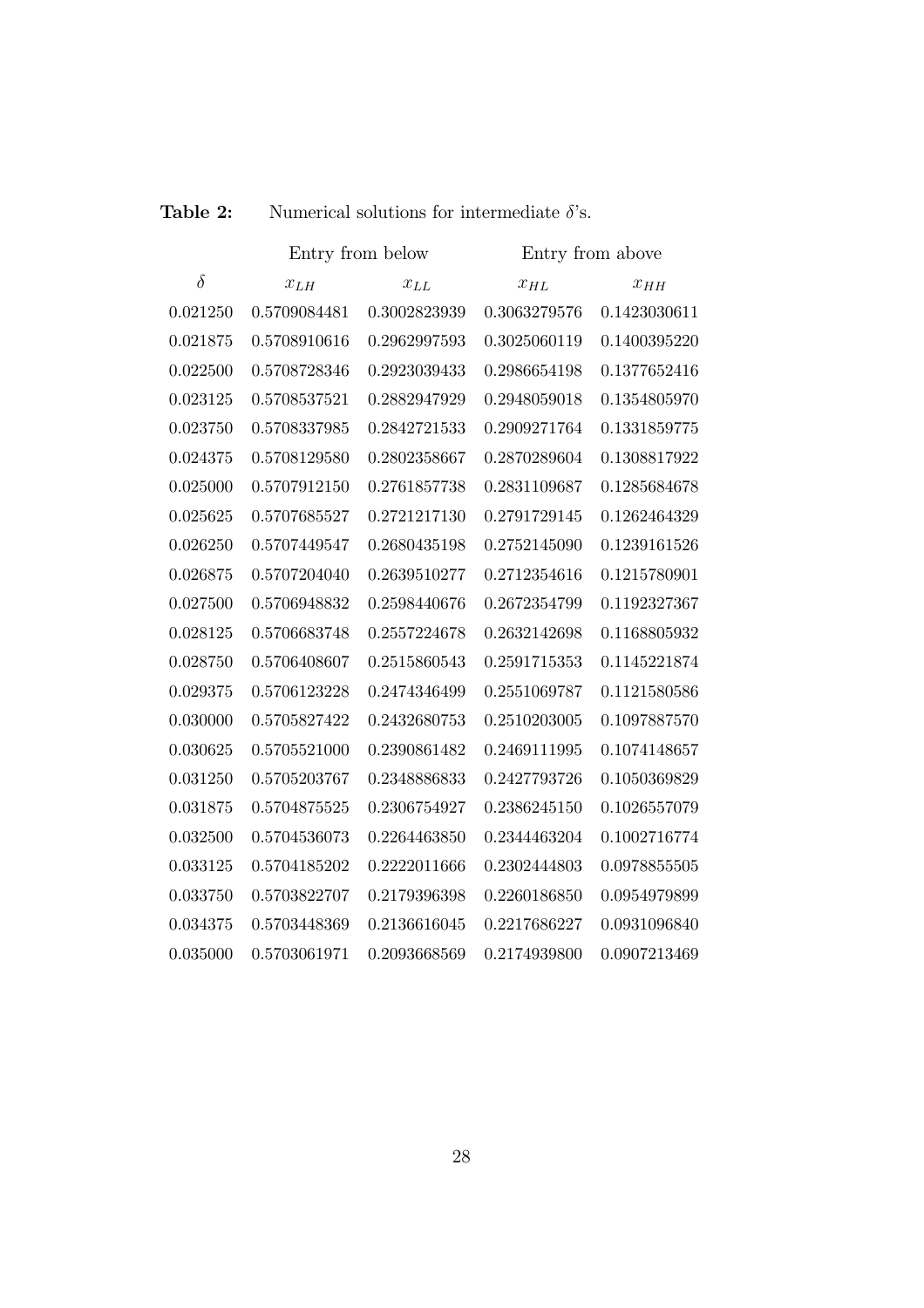| 0.035625 | 0.5702663289 | 0.2050551901 | 0.2131944419 | 0.0883337068 |
|----------|--------------|--------------|--------------|--------------|
| 0.036250 | 0.5702252095 | 0.2007263935 | 0.2088696914 | 0.0859475081 |
| 0.036875 | 0.5701828157 | 0.1963802531 | 0.2045194100 | 0.0835635313 |
| 0.037500 | 0.5701391237 | 0.1920165513 | 0.2001432774 | 0.0811825600 |
| 0.038125 | 0.5700941095 | 0.1876350669 | 0.1957409718 | 0.0788054078 |
| 0.038750 | 0.5700477480 | 0.1832355747 | 0.1913121692 | 0.0764329080 |
| 0.039375 | 0.5700000141 | 0.1788178457 | 0.1868565444 | 0.0740659098 |
| 0.040000 | 0.5699508820 | 0.1743816469 | 0.1823737701 | 0.0717052971 |
| 0.040625 | 0.5699003253 | 0.1699267414 | 0.1778635173 | 0.0693519571 |
| 0.041250 | 0.5698483171 | 0.1654528876 | 0.1733254556 | 0.0670068124 |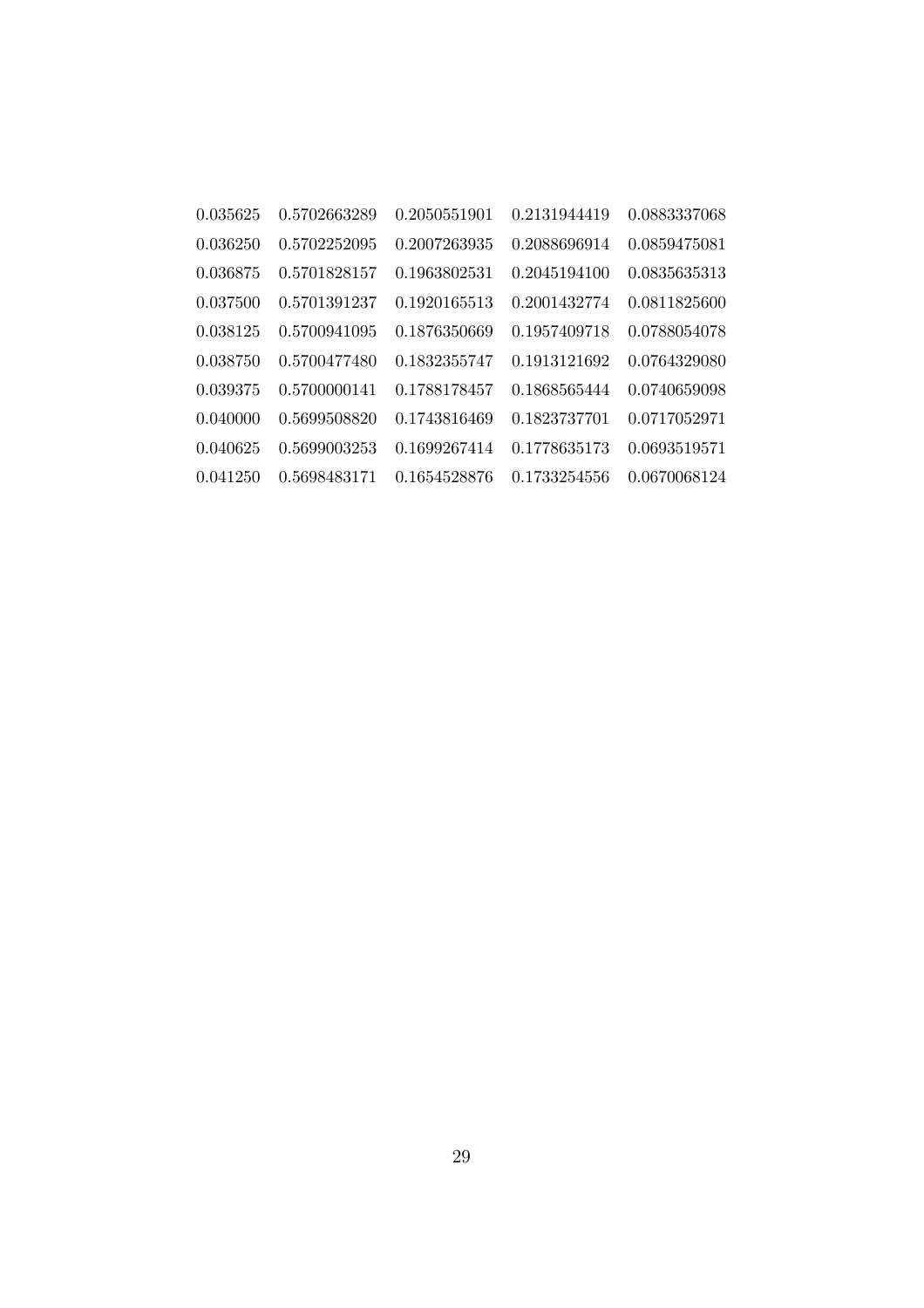|          | Entry from below |              | Entry from above |              |
|----------|------------------|--------------|------------------|--------------|
| $\delta$ | $x_{LH}$         | $x_{LL}$     | $x_{HL}$         | $x_{HH}$     |
| 0.041875 | 0.5697948299     | 0.1609598402 | 0.1687592523     | 0.0646707925 |
| 0.042500 | 0.5697398357     | 0.1564473490 | 0.1641645734     | 0.0623448659 |
| 0.043125 | 0.5696833057     | 0.1519151595 | 0.1595410828     | 0.0600300129 |
| 0.043750 | 0.5696252105     | 0.1473630125 | 0.1548884429     | 0.0577272307 |
| 0.044375 | 0.5695655203     | 0.1427906439 | 0.1502063139     | 0.0554375448 |
| 0.045000 | 0.5695042043     | 0.1381977848 | 0.1454943546     | 0.0531619999 |
| 0.045625 | 0.5694412313     | 0.1335841613 | 0.1407522217     | 0.0509016549 |
| 0.046250 | 0.5693765691     | 0.1289494940 | 0.1359795701     | 0.0486575954 |
| 0.046875 | 0.5693101851     | 0.1242934986 | 0.1311760528     | 0.0464309355 |
| 0.047500 | 0.5692420458     | 0.1196158850 | 0.1263413209     | 0.0442227972 |
| 0.048125 | 0.5691721169     | 0.1149163575 | 0.1214750236     | 0.0420343272 |
| 0.048750 | 0.5691003633     | 0.1101946149 | 0.1165768081     | 0.0398666744 |
| 0.049375 | 0.5690267493     | 0.1054503495 | 0.1116463198     | 0.0377210423 |
| 0.050000 | 0.5689512381     | 0.1006832480 | 0.1066832018     | 0.0355986197 |
| 0.050625 | 0.5688737922     | 0.0958929905 | 0.1016870953     | 0.0335006319 |
| 0.051250 | 0.5687943732     | 0.0910792507 | 0.0966576396     | 0.0314283115 |
| 0.051875 | 0.5687129417     | 0.0862416955 | 0.0915944716     | 0.0293829044 |
| 0.052500 | 0.5686294573     | 0.0813799851 | 0.0864972263     | 0.0273656750 |
| 0.053125 | 0.5685438792     | 0.0764937725 | 0.0813655364     | 0.0253779143 |
| 0.053750 | 0.5684561647     | 0.0715827035 | 0.0761990324     | 0.0234209261 |
| 0.054375 | 0.5683662708     | 0.0666464162 | 0.0709973427     | 0.0214960158 |
| 0.055000 | 0.5682741531     | 0.0616845411 | 0.0657600932     | 0.0196044799 |
| 0.055625 | 0.5681797662     | 0.0566967009 | 0.0604869077     | 0.0177476705 |